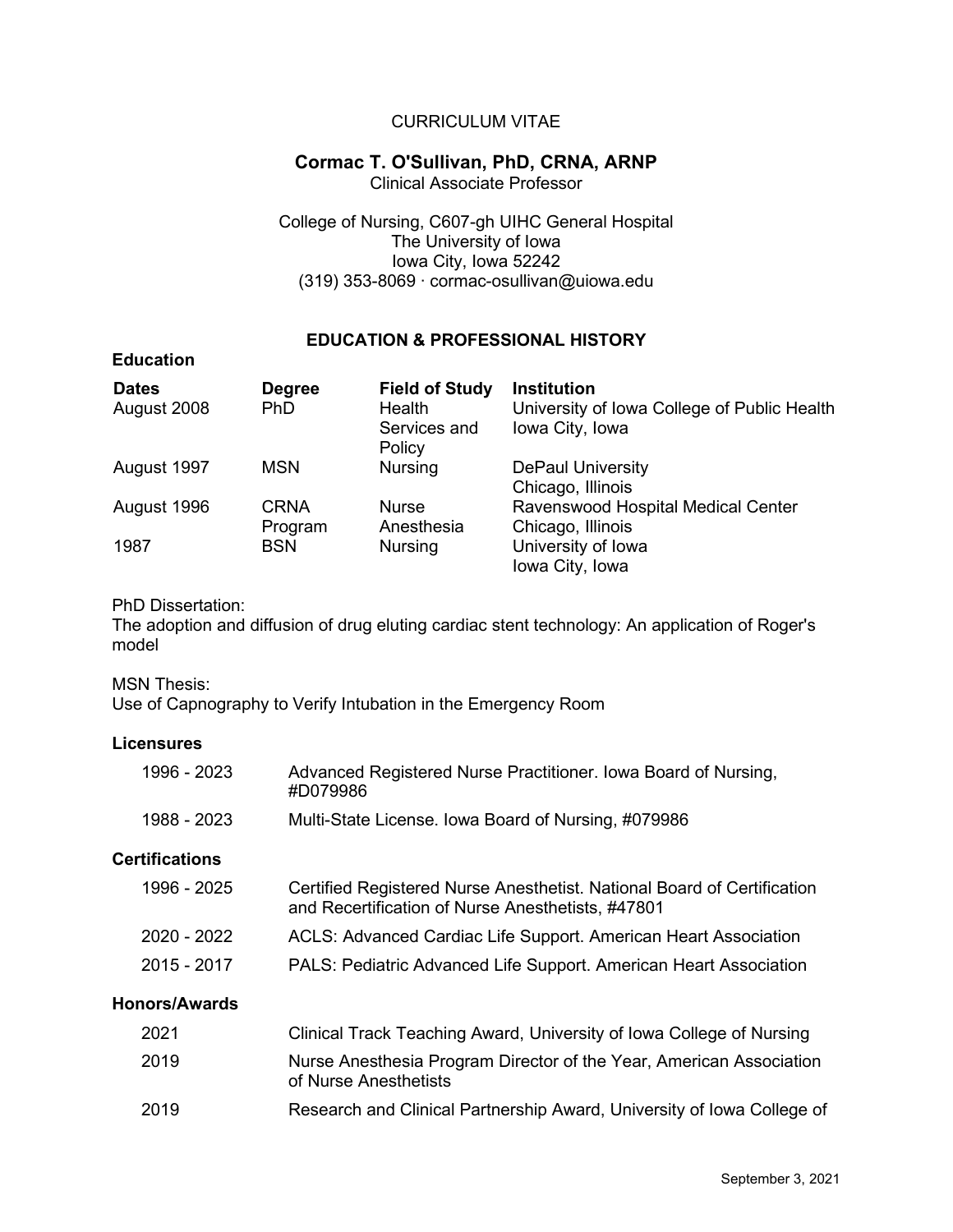|             | <b>Nursing</b>                                                                                 |
|-------------|------------------------------------------------------------------------------------------------|
| 2018        | Conduct of Research Content Award, University of Iowa Hospitals and<br>Clinics                 |
| 2018        | The Collegiate Teaching Award, University of Iowa College of Nursing                           |
| 2017 - 2018 | Leadership for Academic Nursing Program, American Association of<br><b>Colleges of Nursing</b> |
| 1997        | Outstanding Graduate, DePaul University/Department of Nursing                                  |
| 1996        | Sigma Theta Tau International Honor Society of Nursing                                         |

# **Professional Experience**

| 1996 - Present | Certified Registered Nurse Anesthetist (CRNA), University of Iowa<br>Nurse Anesthesia practice and education<br>Iowa City, Iowa United States |
|----------------|-----------------------------------------------------------------------------------------------------------------------------------------------|
| 1996 - 2009    | Didactic and Clinical Instructor, University of Iowa College of Nursing<br>Anesthesia Nursing Program<br>Iowa City, Iowa                      |
| 1997 - 2002    | Staff Nurse Anesthetist, Virginia Gay Hospital<br>Vinton, Iowa                                                                                |
| 1995 - 1997    | ACLS Instructor, University of Illinois<br><b>EMS Education</b><br>Chicago, Illinois                                                          |
| 1993 - 1996    | ER Staff and Relief Charge Nurse, Illinois Masonic Medical Center<br>Chicago, Illinois                                                        |
| 1994 - 1995    | Paramedic Clinical Instructor, City Colleges of Chicago<br>Chicago, Illinois                                                                  |
| 1990 - 1993    | Traveling Critical Care and Emergency Room Nurse, Cross Country<br><b>Healthcare Personnel</b><br>Boca Raton, Florida                         |
| 1989 - 1990    | Clinical Nurse Preceptor, University of Iowa<br>University of Iowa Hospitals and Clinics<br>Iowa City, Iowa                                   |
| 1988 - 1990    | ICU Staff and Relief Charge Nurse UIHC, University of Iowa<br><b>Hospitals and Clinics</b>                                                    |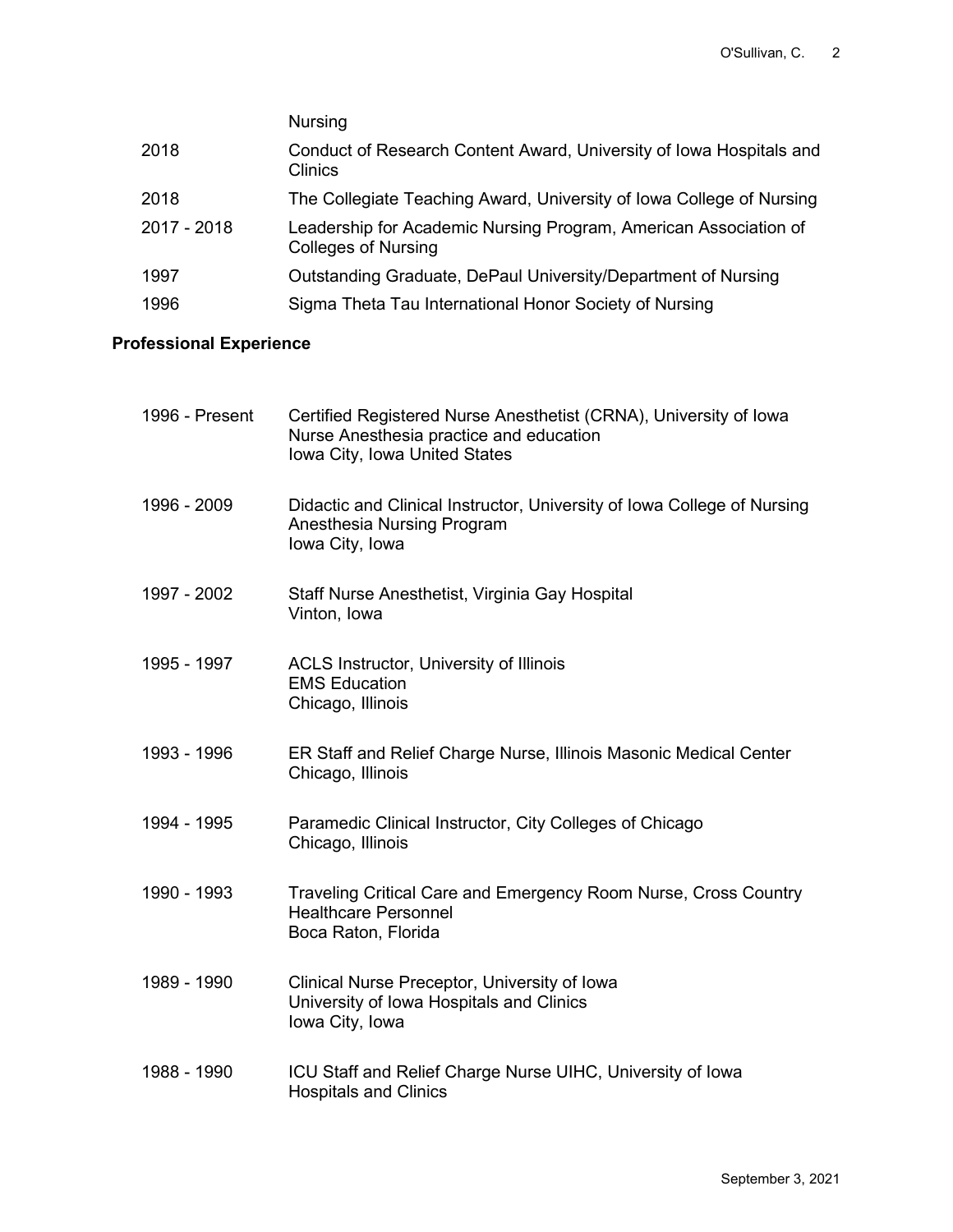Iowa City, Iowa

### Academic

| 2015 - Present | Clinical Associate Professor, University of Iowa College of Nursing<br>Iowa City, Iowa                              |
|----------------|---------------------------------------------------------------------------------------------------------------------|
| 2009 - 2015    | Clinical Assistant Professor, University of Iowa College of Nursing<br>Iowa City, Iowa                              |
| 1998 - 2009    | Lecturer, University of Iowa College of Nursing<br>Iowa City, Iowa                                                  |
| 1989 - 1990    | Clinical Teaching Assistant, University of Iowa College of Nursing<br>Iowa City, Iowa                               |
| Administrative |                                                                                                                     |
| 2009 - Present | Program Director, University of Iowa College of Nursing<br><b>DNP Anesthesia Nursing Program</b><br>Iowa City, Iowa |
| 1998 - 2009    | Assistant Director, University of Iowa College of Nursing<br>Anesthesia Nursing Program<br>lowa City, lowa          |
| 1997 - 2009    | Clinical Coordinator, University of Iowa College of Nursing<br>Anesthesia Nursing Program<br>Iowa City, Iowa        |
| 1998           | Interim Program Director, University of Iowa College of Nursing<br>Anesthesia Nursing Program<br>lowa City, Iowa    |

### **SCHOLARSHIP**

### **Publications**

*Peer Reviewed Papers (\*data-based)*

1. \*Nalbant, D., Reeder, J., Li, P., **O'Sullivan, C. T.**, Rogers, K., & An, G.. Development and validation of a simple and sensitive LC/MS/MS method for simultaneous quantification of ampicillin and sulbactam in human plasma and its application to a clinical pharmacokinetic study. Submitted/In Review. I designed the study, collected all study samples, and edited the final manuscript.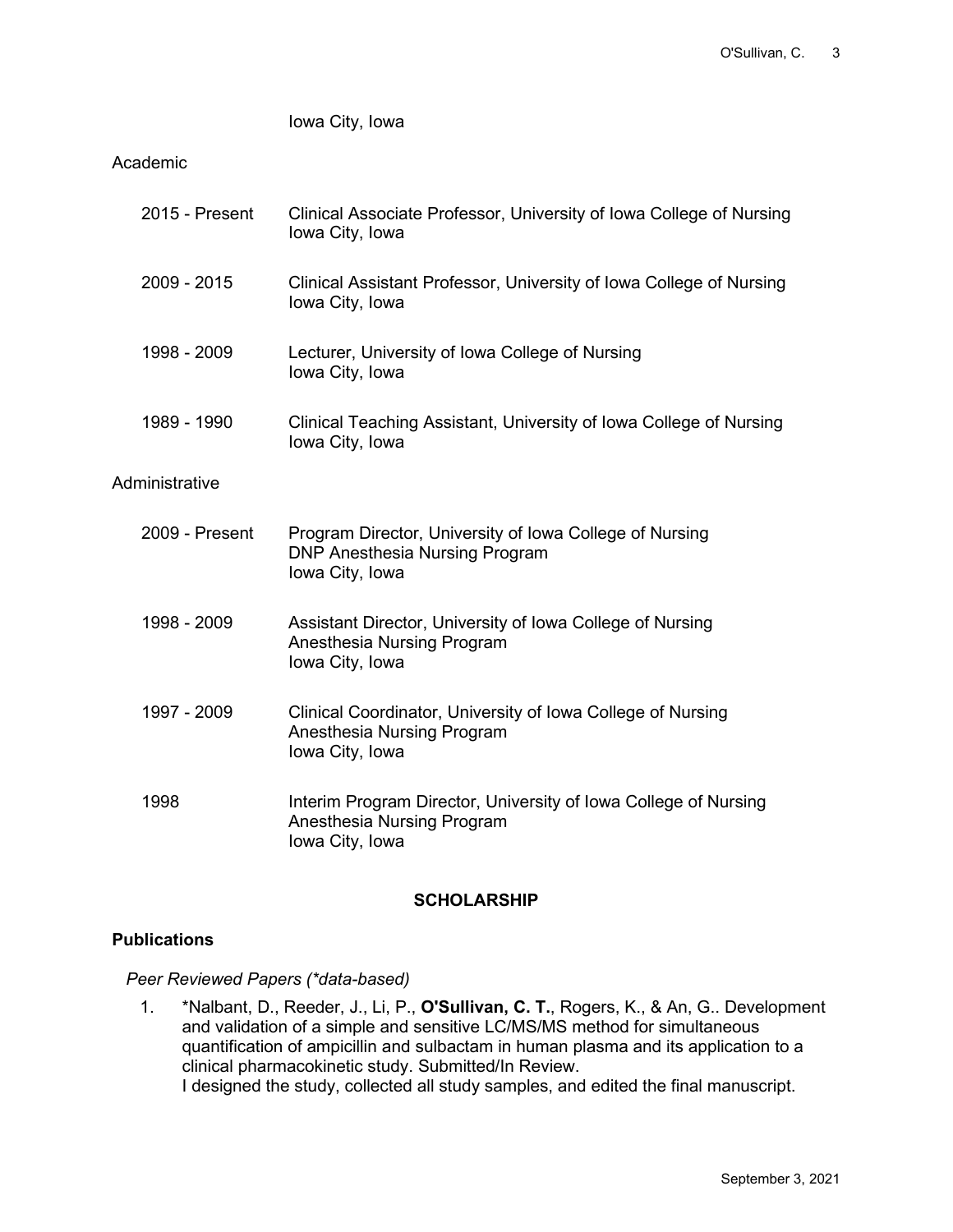- 2. \*Dexter, F., Epstein, R. H., Elhakim, M., & **O'Sullivan, C. T.**. US national survey of the incidences of and reasons for nurse anesthetists leaving or having considered leaving their jobs. *AANA Journal/American Association of Nurse Anesthetists*. www.aana.com/aanajournalonline. Accepted/In Press. Contributing author, editorial review.
- 3. Heesch, J., Ranganath, Y., & **O'Sullivan, C. T.**. 2020. Providing Anesthesia for Emergent Surgery in a Patient with COVID-19. *Journal of the American Association of Nurse Anesthetists*

. www.aana.com/aanajournalonline.

- 4. \***O'Sullivan, C. T.**, Rogers, W. K., Ackman, M., Goto, M., & Hoff, B. M.. 2018. Implementation of a multifaceted program to sustainably improve appropriate intraoperative antibiotic redosing. *American Journal of Infection Control/Elsevier*. PMID: 30037659. doi: https://doi.org/10.1016/j.ajic.2018.06.007. Conceptually designed the project from inception to completion over 5 year period. Helped design data collection instruments. Wrote the initial draft of the manuscript and helped revise additional drafts.
- 5. Stuit, D. J., & **O'Sullivan, C. T.**. 2017. Ketamine as part of a Multi-modal Approach to Postoperative Pain Management. *AANA Journal*.
- 6. Gutmann, B. A., Cosimano, A. J., & **O'Sullivan, C. T.**. 2016. Breaking through the economic barriers of anesthesia information management systems. *AANA Journal. 84*(5), 1-6.
- 7. **O'Sullivan, C. T.**, Dexter, F., Lubarsky, D. A., & Vigoda, M. M.. 2007. Evidence-based management assessment of return on investment from anesthesia information management systems. *AANA journal. 75*(1), 43-8. PMID: 17304783.
- 8. \***O'Sullivan, C. T.**, & Dexter, F.. 2006. Assigning surgical cases with regional anesthetic blocks to anesthetists and operating rooms based on operating room efficiency. *AANA journal. 74*(3), 213-8. PMID: 16786915.
- 9. \*Naguib, M., Scamman, F. L., **O'Sullivan, C.**, Aker, J., Ross, A. F., Kosmach, S., & Ensor, J. E.. 2006. Predictive performance of three multivariate difficult tracheal intubation models: a double-blind, case-controlled study. *Anesthesia and analgesia. 102*(3), 818-24. PMID: 16492835. doi: 10.1213/01.ane.0000196507.19771.b2.
- 10. **O'Sullivan, C. T.**, & Thompson, E. S.. 2004. Economics and the education of nurse anesthetists: Part 2. *AANA journal. 72*(6), 413-7. PMID: 15633363.
- 11. **O'Sullivan, C. T.**, & Thompson, E. S.. 2004. Economics and the education of nurse anesthetists: part 1. *AANA journal. 72*(5), 329-32. PMID: 15529724.
- 12. Aker, J., & **O'Sullivan, C.**. 1998. A review of perioperative fluid management in the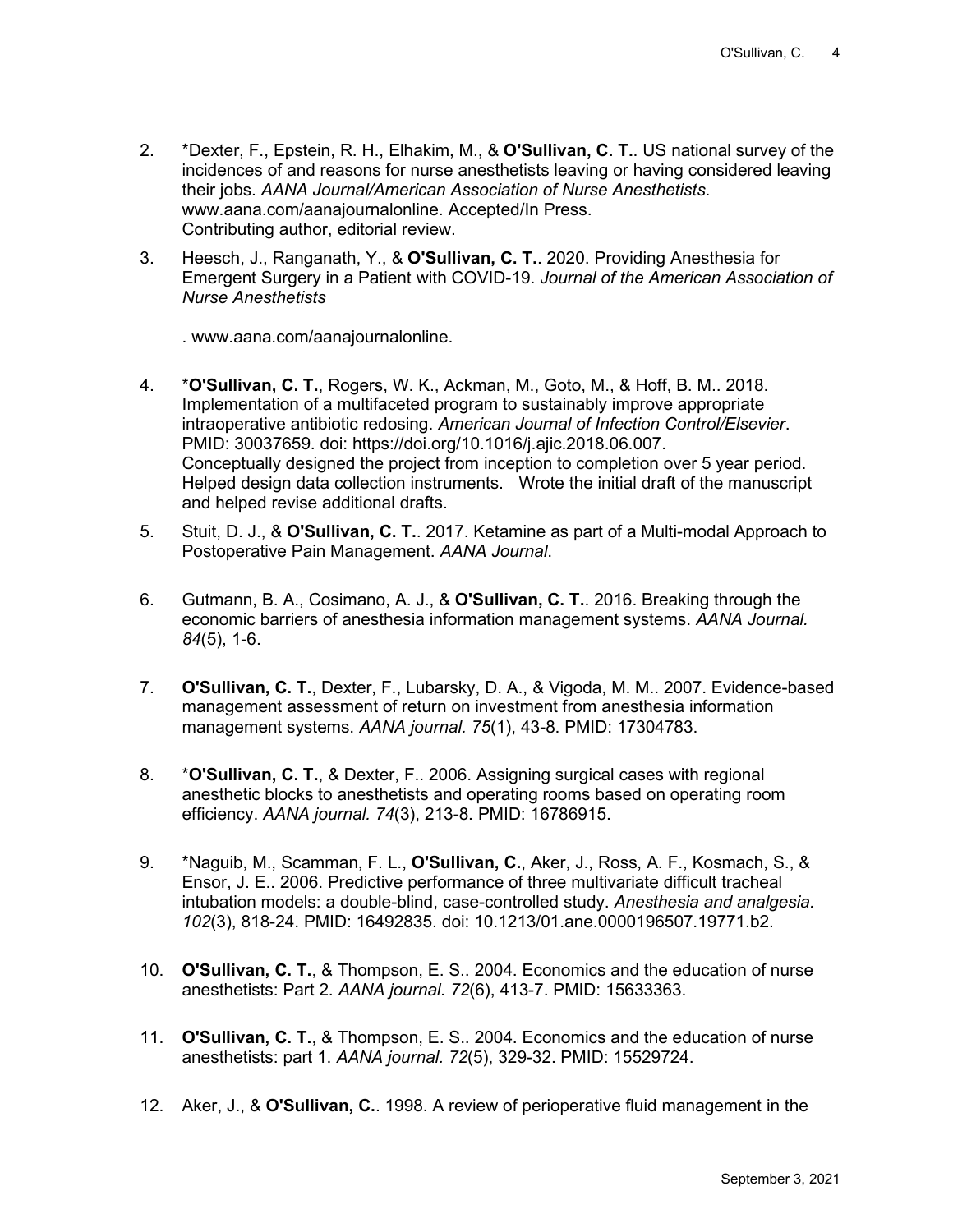pediatric patient. *Journal of Perioperative Nursing. 13*(3), 172-181.

#### *Book Chapter*

- 1. **O'Sullivan, C. T.**, & Bair, H.. Crisis Simulation for Perioperative Emergencies., *Nurse Anesthesia.* Accepted/In Press. Co-author, wrote and edited chapter, created original graphics.
- 2. **O'Sullivan, C.**. 1999. Anesthetic management of the pediatric burn patient., *Clinical Guide to Pediatric Anesthesia.* Philadelphia, Pennsylvania: Saunders.
- 3. Aker, J., **O'Sullivan, C.**, & Embrey, J.. 1999. Perioperative fluid management of the pediatric patient., *Clinical Guide to Pediatric Anesthesia.* Philadelphia, Pennsylvania: Saunders.

#### *Infographic*

- 1. **O'Sullivan, C. T.**. 2020. *Guidelines for Elective Surgery in Patients with COVID-19.* (3rd ed., vol. 89, p. 252) Park Ridge, IL: AANA Journal/American Association of Nurse Anesthetists. www.aana.com/aanajournalonline. Sole author.
- 2. **O'Sullivan, C. T.**. 2020. *Guidelines for Emergency Surgery in Patients with COVID-19.* (3rd ed., vol. 89, p. 253) Park Ridge, IL: AANA Journal/American Association of Nurse Anesthetists. www.aana.com/aanajournalonline. Sole author.

#### *Ph.D. Thesis*

1. O'Sullivan, C. T.. 2008. *The adoption of drug-eluting cardiac stent technology: An application of Roger's model.* United States – Iowa: The University of Iowa. http://search.proquest.com/pqdtglobal/docview/304627269/abstract/CD31573A4A8C4 F05PQ/1.

#### **Grants and Contracts**

#### *Extramural Research*

#### Federal

| Title:                 | Nurse Anesthesia Traineeship Grant  |
|------------------------|-------------------------------------|
| Role:                  | <b>Principal Investigator</b>       |
| <b>Funding Source:</b> | United States Public Health Service |
| <b>Current Status:</b> | Funded                              |
| Dates:                 | 2010 - 2011                         |
| Amount:                | \$11,756                            |
| Title:                 | Nurse Anesthesia Traineeship Grant  |
| Role:                  | Principal Investigator              |
| <b>Funding Source:</b> | United States Public Health Service |
| <b>Current Status:</b> | Funded                              |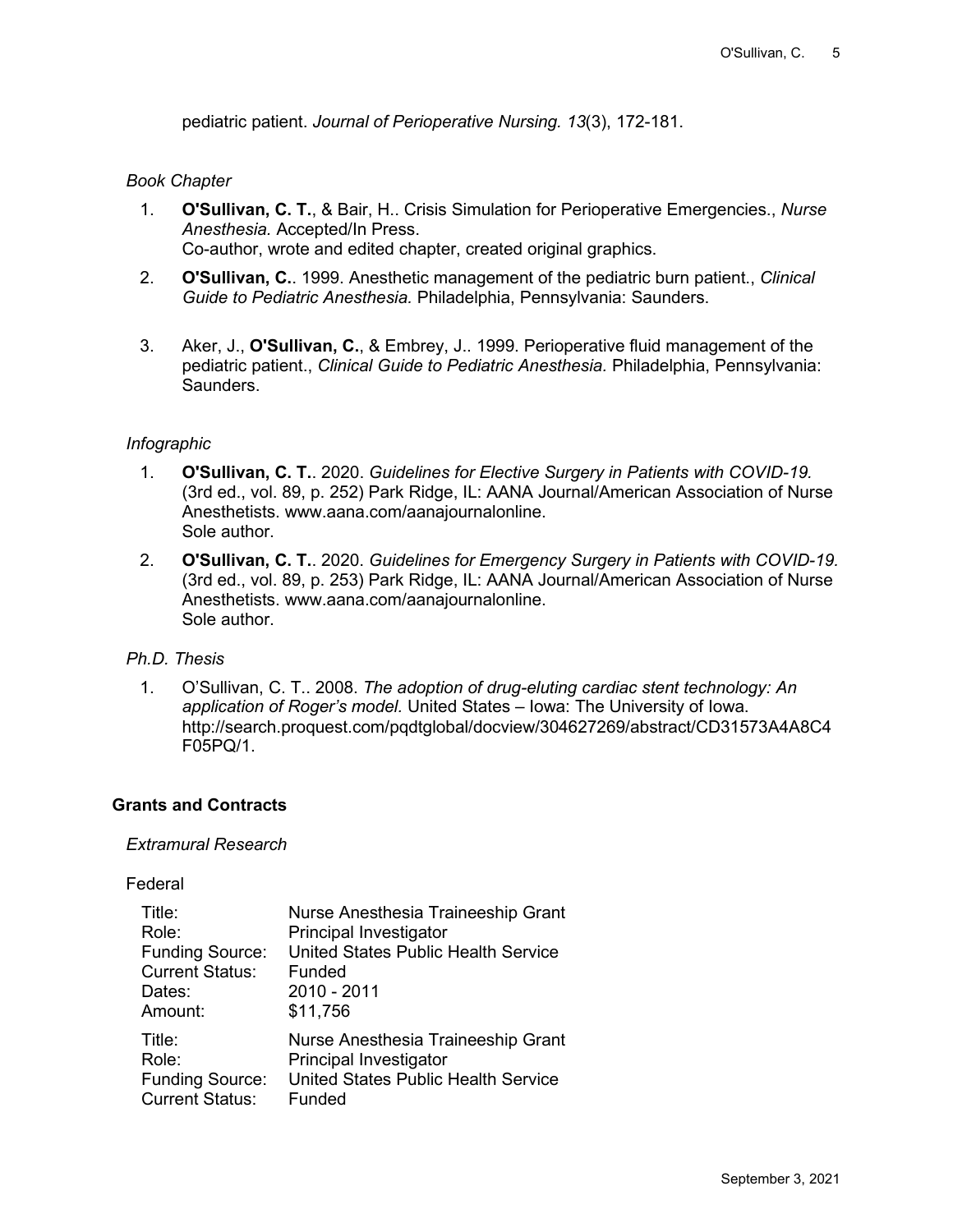| Dates:                 | 2011 - 2012                                |
|------------------------|--------------------------------------------|
| Amount:                | \$2,970                                    |
| Title:                 | Nurse Anesthesia Traineeship Grant         |
| Role:                  | Principal Investigator                     |
| <b>Funding Source:</b> | <b>United States Public Health Service</b> |
| <b>Current Status:</b> | Funded                                     |
| Dates:                 | 2012 - 2013                                |
| Amount:                | \$16,179                                   |
| Title:                 | Nurse Anesthesia Traineeship Grant         |
| Role:                  | Principal Investigator                     |
| <b>Funding Source:</b> | <b>United States Public Health Service</b> |
| <b>Current Status:</b> | Funded                                     |
| Dates:                 | 2013 - 2014                                |
| Amount:                | \$10,044                                   |
| Title:                 | Nurse Anesthesia Traineeship Grant         |
| Role:                  | Principal Investigator                     |
| <b>Funding Source:</b> | <b>United States Public Health Service</b> |
| <b>Current Status:</b> | Funded                                     |
| Dates:                 | 2014 - 2015                                |
| Amount:                | \$17,220                                   |
| Title:                 | Nurse Anesthesia Traineeship Grant         |
| Role:                  | Principal Investigator                     |
| <b>Funding Source:</b> | <b>United States Public Health Service</b> |
| <b>Current Status:</b> | Funded                                     |
| Dates:                 | 2015 - 2016                                |
| Amount:                | \$15,194                                   |
| Title:                 | Nurse Anesthesia Traineeship Grant         |
| Role:                  | Principal Investigator                     |
| <b>Funding Source:</b> | <b>United States Public Health Service</b> |
| <b>Current Status:</b> | Funded                                     |
| Dates:                 | 2016 - 2017                                |
| Amount:                | \$12,749                                   |
| Title:                 | Nurse Anesthesia Traineeship Grant         |
| Role:                  | Principal Investigator                     |
| <b>Funding Source:</b> | <b>United States Public Health Service</b> |
| <b>Current Status:</b> | Funded                                     |
| Dates:                 | 2017 - 2018                                |
| Amount:                | \$15,194                                   |
| Title:                 | Nurse Anesthesia Traineeship Grant         |
| Role:                  | Principal Investigator                     |
| <b>Funding Source:</b> | <b>United States Public Health Service</b> |
| <b>Current Status:</b> | Funded                                     |
| Dates:                 | 2018 - 2019                                |
| Amount:                | \$35,610                                   |
| Title:                 | Nurse Anesthesia Traineeship Grant         |
| Role:                  | Principal Investigator                     |
| <b>Funding Source:</b> | <b>United States Public Health Service</b> |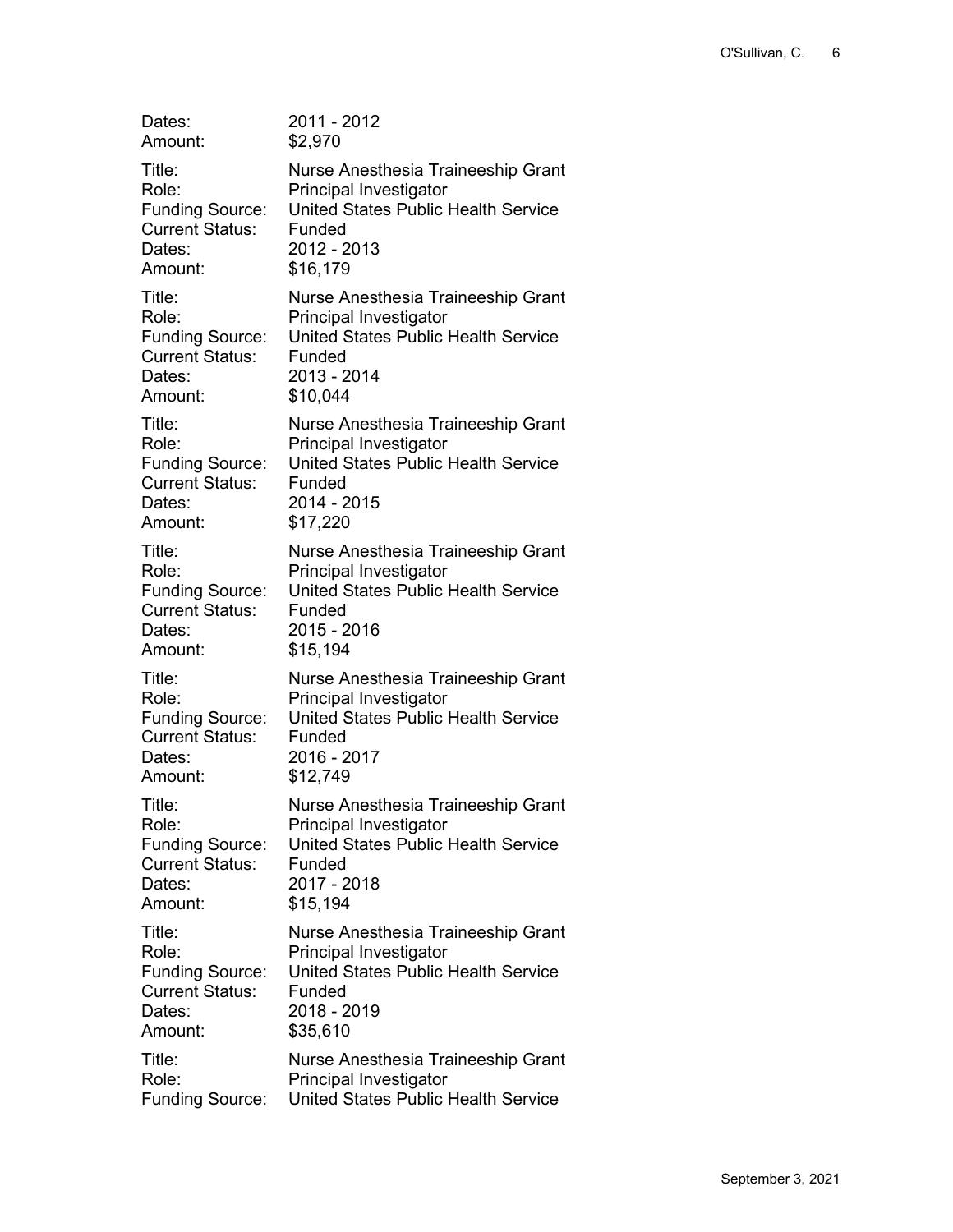| <b>Current Status:</b><br>Dates:<br>Amount:                                              | Funded<br>2019 - 2020<br>\$12,688                                                                                                               |
|------------------------------------------------------------------------------------------|-------------------------------------------------------------------------------------------------------------------------------------------------|
| Title:<br>Role:<br><b>Funding Source:</b><br><b>Current Status:</b><br>Dates:<br>Amount: | Nurse Anesthesia Traineeship Grant<br>Principal Investigator<br>United States Public Health Service<br>Funded<br>2020 - 2021<br>\$12,874        |
| Title:<br>Role:<br><b>Funding Source:</b><br><b>Current Status:</b><br>Dates:<br>Amount: | Nurse Anesthesia Traineeship Grant<br><b>Principal Investigator</b><br>United States Public Health Service<br>Funded<br>2021 - 2022<br>\$14,316 |
| Private Industry                                                                         |                                                                                                                                                 |
| Title:                                                                                   | A retrospective review of the causes of surgical site infections in total hip                                                                   |
| Role:<br><b>Funding Source:</b><br><b>Current Status:</b><br>Dates:                      | and total knee arthroplasty<br><b>Principal Investigator</b><br>Molnlycke Healthcare<br>Funded                                                  |
| Amount:                                                                                  | \$62,996                                                                                                                                        |
| <b>Private Non Profit</b>                                                                |                                                                                                                                                 |
| Title:                                                                                   | Educational Needs Assessment of Emergency Services Personnel in the<br>State of Iowa                                                            |
| Role:<br><b>Funding Source:</b><br><b>Current Status:</b><br>Dates:<br>Amount:           | <b>Helmsley Charitable Trust</b><br>Funded<br>2019 - 2020<br>\$230,000                                                                          |
| Title:<br>Role:                                                                          | Simulation in Motion Iowa; SIM-IA                                                                                                               |
| <b>Funding Source:</b><br><b>Current Status:</b><br>Dates:<br>Amount:                    | <b>Helmsley Charitable Trust</b><br>Funded<br>2021 - 2024<br>\$7,989,185                                                                        |
| <b>Intramural Research</b>                                                               |                                                                                                                                                 |
| The University of Iowa                                                                   |                                                                                                                                                 |
| Title:                                                                                   | Jo Ellen Ross Research Grant                                                                                                                    |

| Role:           | Co-Principal                                                                           |
|-----------------|----------------------------------------------------------------------------------------|
|                 | Funding Source: University of Iowa College of Nursing and University of Iowa Hospitals |
|                 | and Clinics                                                                            |
| Current Status: | <b>Funded</b>                                                                          |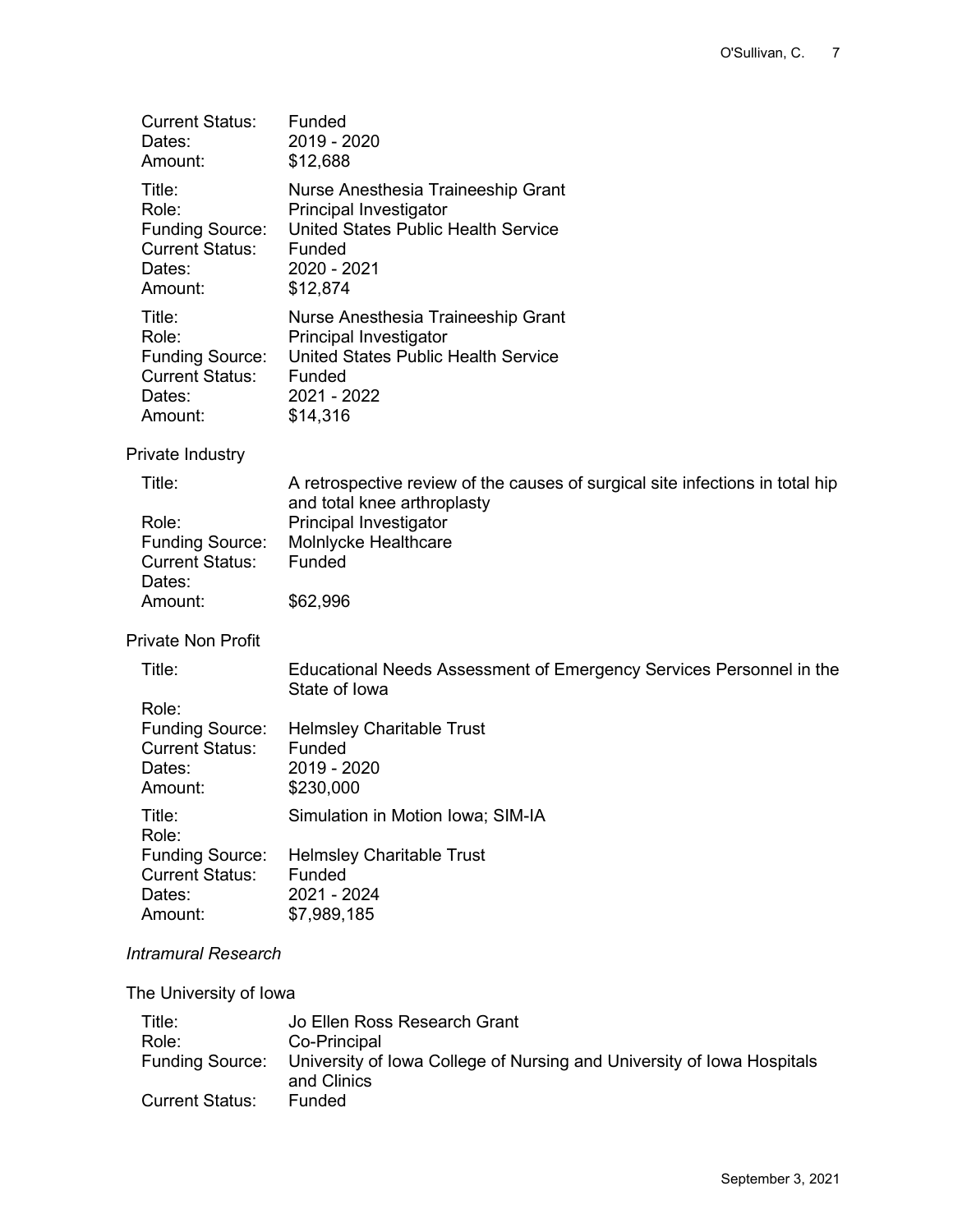| 2016 - Present<br>\$20,000                                                                                   |
|--------------------------------------------------------------------------------------------------------------|
| Increasing Representation of Marginalized Groups in the UI College of<br><b>Nursing Educational Programs</b> |
|                                                                                                              |
| Univeristy of Iowa Office of the Provost                                                                     |
| Funded                                                                                                       |
| 2021 - 2022                                                                                                  |
| \$30,000                                                                                                     |
|                                                                                                              |

#### **Research and Clinical Presentations**

#### *National*

- 1. O'Sullivan, C. (2021). *Preparing for Perioperative Emergencies Using Crisis Simulation.* Nurse Anesthesia Annual Congress, American Association of Nurse Anesthetists, Austin, Texas United States. Workshop.
- 2. O'Sullivan, C., Bair, H. (2020). *Preparing for Perioperative Emergencies Using Crisis Simulation.* Cleveland Clinics Fall Conference, Cleveland Clinics, Cleveland, Ohio United States. Workshop.
- 3. O'Sullivan, C. (2020). *Preparing for Perioperative Emergencies Using Crisis Simulation.* Nurse Anesthesia Annual Congress, American Association of Nurse Anesthetists, San Diego, California United States. Workshop.
- 4. **O'Sullivan, C.**, Griffis, C. (2020). *COVID-19 Infection Control Pearls.*, American Association of Nurse Anesthetists. Webinar.
- 5. O'Sullivan, C. (2019). *Preparing for Perioperative Emergencies Using Crisis Simulation.* Nurse Anesthesia Annual Congress, American Association of Nurse Anesthetists, Chicago, Illinois United States. Conference Presentation.
- 6. O'Sullivan, C. (2019). *Preparing for Perioperative Emergencies Using Simulation.* Nurse Anesthesia Annual Congress, American Association of Nurse Anesthetists, Chicago, Illinois United States. Workshop.
- 7. O'Sullivan, C. (2019). *Preparing for Perioperative Emergencies Using Simulation.* Nurse Anesthesia Annual Congress, American Association of Nurse Anesthetists, Chicago, Illinois United States. Conference Presentation.
- 8. O'Sullivan, C. (2019). *Preparing for Perioperative Emergencies Using Simulation.* Nurse Anesthesia Annual Congress, American Association of Nurse Anesthetists, Chicago, Illinois United States. Workshop.
- 9. **O'Sullivan, C.**, Bair, H. (2019). *Integrating Cognitive Aids into Practice to Improve Perioperative Emergencies.* Nurse Anesthesia Annual Congress, American Association of Nurse Anesthetists, Chicago, Illinois United States. Invited Lecture.
- 10. O'Sullivan, C. (2018). *Preparing for Perioperative Emergencies Using Simulation.*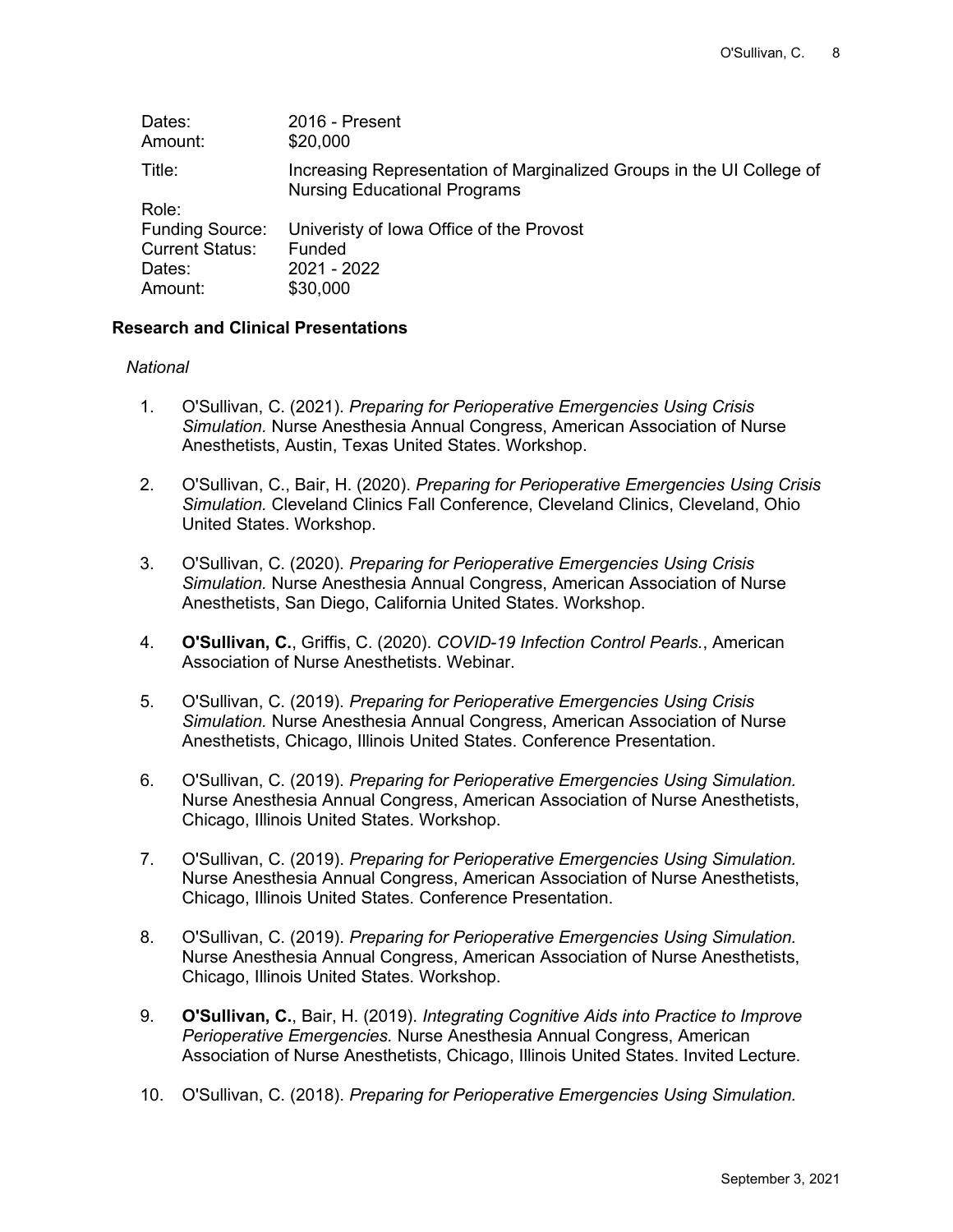Nurse Anesthesia Annual Congress, American Association of Nurse Anesthetists, Boston, Massachusetts United States. Workshop.

- 11. O'Donnell, J., O'Sullivan, C. (2018). *Healthcare simulation: Risks, Benefits, Challenges, and Promises.* Nurse Anesthesia Annual Congress, American Association of Nurse Anesthetists, Boston, Massachusetts United States. Invited Lecture.
- 12. Biddle, C., Osborne-Smith, L., Glymph, D., O'Sullivan, C., Rose, M., Wojnakowski, M., Dosch, M. (2018). *AANA Journal Writer's workshop at the NAAC.* Nurse Anesthesia Annual Congress, American Association of Nurse Anesthetists, Boston, Massachusetts United States. Workshop.
- 13. Mathias, M., Schonrock, A., O'Sullivan, C. (2018). *Factors Associated with Operating Room Generated Hospital Acquired Pressure Injuries.* NPUAP 2018 Annual Conference: Where research meets practice, National Pressure Ulcer Advisory Panel, Las Vegas, Nevada United States. Poster.
- 14. Mathias, M., Schonrock, A., O'Sullivan, C., Abbott, L. (2018). *Using a Collaborative Team to Reduce Pressure Injuries Originating in the Perioperative Division.* AORN Global Surgical Conference and Expo, American Organization Of Operating Room Nurses (AORN), New Orleans, Louisiana United States. Poster.
- 15. O'Sullivan, C., Odden, M. (2017). *How to Present Yourself to the C-Suite.* AANA Fall Leadership Assembly, American Association of Nurse Anesthetists, Chicago, Illinois United States. Conference Presentation.
- 16. O'Sullivan, C., Kopecky, J. (2017). *Optimizing OR and Anesthesia Management: 3 case studies.* Nurse Anesthesia Annual Congress, American Association of Nurse Anesthetists, Seattle, Washington United States. Conference Presentation.
- 17. Hawkins, R., Wojnakowski, M., Driscoll, K., O'Sullivan, C., Muckle, T. (2017). *How do we know what we know? The importance of testing.* Nurse Anesthesia Annual Congress, American Association of Nurse Anesthetists, Seattle, Washington United States. Conference Presentation.
- 18. O'Sullivan, C., Dirks, M., Kuehnle, F., Lehan-Mackin, M., Newman, L., Peterson, N., Rhodes, A. (2017). *Summer Health Professions Education Program-Nursing panel.*, Robert Wood Johnson Foundation and University of Iowa, Iowa City, Iowa United States. Panel.
- 19. O'Sullivan, C. (2016). *Open versus Closed book examination of knowledge.* NBCRNA Board of Directors, National Board on Certification and Recertification of Nurse Anesthetists, Cary, North Carolina United States. Colloquium.
- 20. O'Sullivan, C., Vacchiano, C., White, K., Massie, M. (2016). *Health Services Research.* AANA Assembly of School Faculty, AANA Foundation, San Antonio, Texas. Colloquium.
- 21. O'Sullivan, C. (2015). *AANA Journal Writer's Workshop.* AANA 2015 Nurse Anesthesia Annual Congress, American Association of Nurse Anesthetists, Salt Lake City, Utah. Seminar.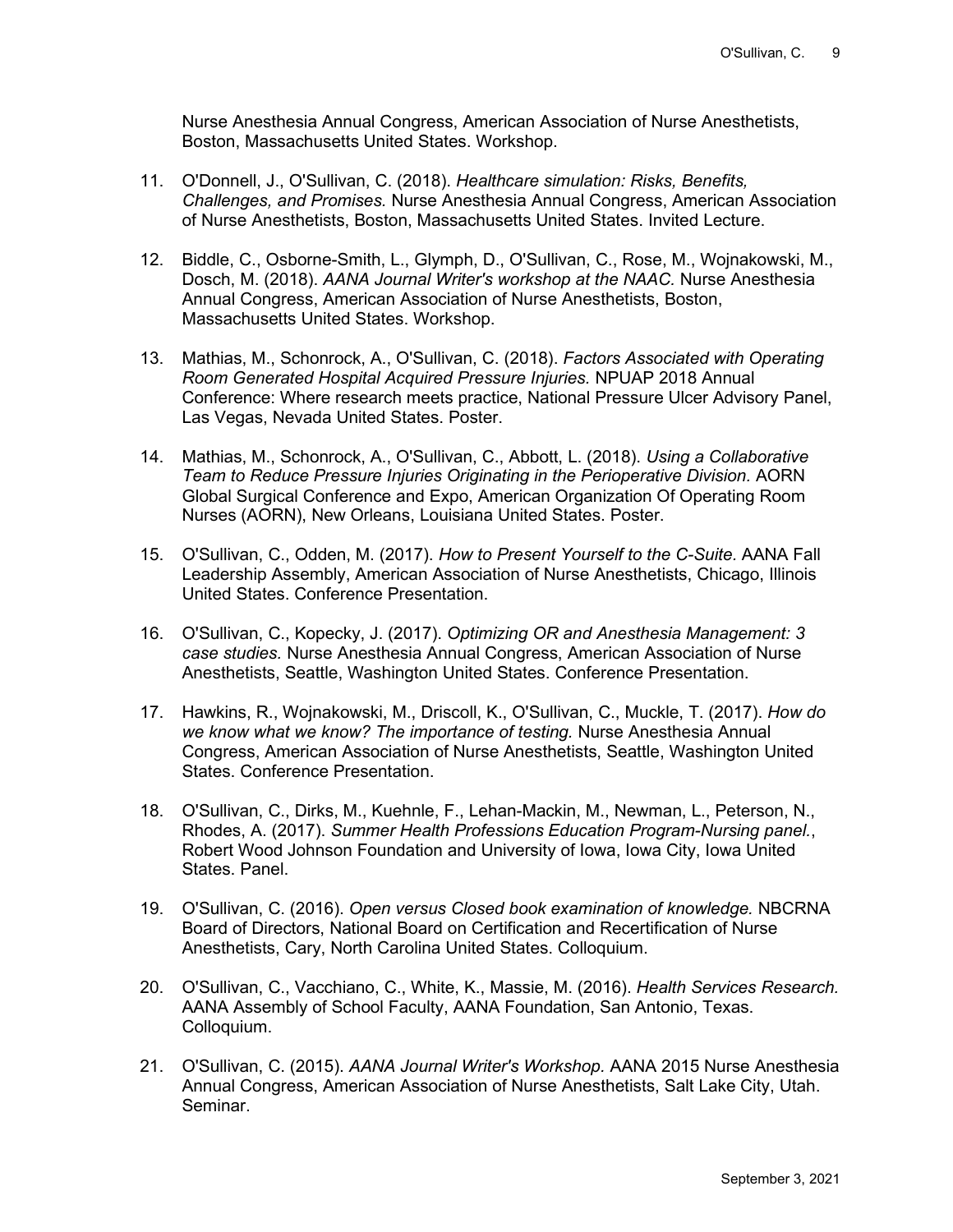- 22. O'Sullivan, C. (2014). *Anesthesia Provider's Role in Preventing Hospital Acquired Pressure Ulcers.* AANA 2014 Nurse Anesthesia Annual Congress, American Association of Nurse Anesthetists, Orlando, Florida. Lecture.
- 23. O'Sullivan, C., Pellegrini, J., Wright, S. (2014). *Developing the Capstone Project Process: Where to begin.* American Association of Nurse Anesthetists Assembly of School Faculty, American Association of Nurse Anesthetists Foundation, San Diego, California. Research Foundation workshop.
- 24. O'Sullivan, C., Reyes, J., Durham, J. (2013). *Building academic leadership capacity across diverse career pathways.* American Assembly for Men in Nursing, American Assembly for Men in Nursing, Newark, New Jersey. Lecture.
- 25. O'Sullivan, C., Fallacaro, M. D. (2013). *Selling it-Negotiating your curriculum plan.* American Association of Nurse Anesthetists Assembly of School Faculty, American Association of Nurse Anesthetists, Tucson, Arizona. Faculty Development Workshop.
- 26. O'Sullivan, C., Oswaks, J. D., Walker, J., Fallacaro, M. D. (2013). *The Capstone Project.* American Association Of Nurse Anesthetists Assembly of School Faculty, American Association of Nurse Anesthetists, Tucson, Arizona. Faculty Development Workshop.
- 27. Kakela, M. L., O'Sullivan, C. (2012). *Addressing OR generated Hospital Acquired Pressure Ulcers (HAPU).* American Association of Nurse Anesthetists Annual Meeting, American Association of Nurse Anesthetists, San Francisco, California. Poster.
- 28. Armstrong, B. J., O'Sullivan, C. (2012). *Ionizing Radiation Exposure with Interventional Pain Management Procedures.* American Association of Nurse Anesthetists Annual Meeting, American Association of Nurse Anesthetists, San Francisco, California. Poster.
- 29. Grund, J. J., O'Sullivan, C. (2012). *Practitioner Perception of the Effect of Anesthesia Drug Shortages on Patient Outcomes.* American Association of Nurse Anesthetists Annual Meeting, American Association of Nurse Anesthetists, San Francisco, California. Poster.
- 30. O'Sullivan, C. (2012). *The effect of Age on Morbidity and Mortality in the elderly surgical patient.* American Association of Nurse Anesthetists Annual Meeting, American Association of Nurse Anesthetists, San Francisco, California. Poster.
- 31. O'Sullivan, C. (2012). *Planning for and Educating the Future Workforce.* American Association of Nurse Anesthetists Annual Meeting, American Association of Nurse Anesthetists, San Francisco, California. Lecture.
- 32. O'Sullivan, C. (2008). *Data Mining: Providing some of the evidence for evidence based health care.* American Association of Nurse Anesthetists 75th Annual Meeting, American Association of Nurse Anesthetists, Minneapolis, Minnesota.
- 33. O'Sullivan, C. (2004). *Economics for Nurse Anesthesia Educators.* The American Association of Nurse Anesthetists Assembly of School Faculty, American Association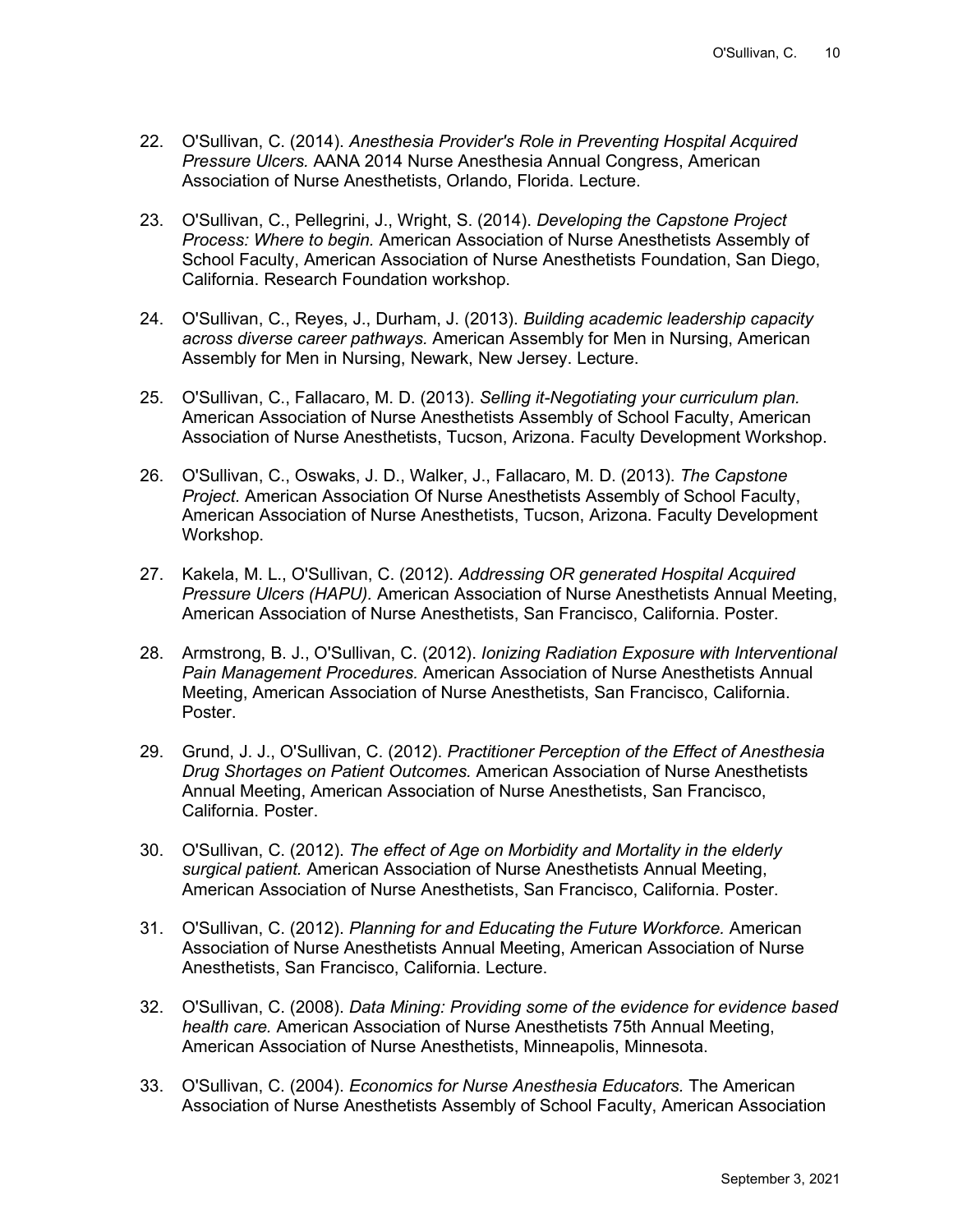of Nurse Anesthetists, Phoenix, Arizona.

#### *State*

- 1. **O'Sullivan, C.** (2021). *Antibiotic Stewardship to Reduce Surgical Site Infections.* Iowa Association of Nurse Anesthetists Fall 2021 Meeting, Iowa Association of Nurse Anesthetists, Iowa City, Iowa United States. Conference Presentation.
- 2. O'Sullivan, C. (2019). *Preparing for Perioperative Emergencies Using Simulation.* PANA Spring Meeting 2019, Pennsylvania Association of Nurse Anesthetists, Hershey, Pennsylvania United States. Conference Presentation.
- 3. O'Sullivan, C., Bair, H., Woodruff, S., Gilligan, B., Betron, C. (2019). *Simulation for Perioperative Emergencies.* PANA Spring Meeting 2019, Pennsylvania Association of Nurse Anesthetists, Hershey, Pennsylvania United States. Workshop.
- 4. O'Sullivan, C. (2017). *Finding the data you need to support your practice.* Iowa Association of Nurse Anesthetists Fall 2017 Meeting, Iowa Association of Nurse Anesthetists, Des Moines, Iowa United States. Conference Presentation.
- 5. O'Sullivan, C. (2017). *QA & QI: How you can help drive change in your hospital.* Iowa Association of Nurse Anesthetists Fall 2017 Meeting, Iowa Association of Nurse Anesthetists, Des Moines, Iowa United States. Conference Presentation.
- 6. O'Sullivan, C. (2017). *Anesthesia providers role in preventing hospital acquired pressure injuries.* IANA Fall Conference 2017, Illinois Association of Nurse Anesthetists, Itasca, Illinois United States. Conference Presentation.
- 7. O'Sullivan, C. (2017). *Antibiotic Stewardship for the Anesthesia Provider.* IANA Fall Conference 2017, Illinois Association of Nurse Anesthetists, Itasca, Illinois United States. Conference Presentation.
- 8. O'Sullivan, C. (2016). *Health policies, politics, and economics of the candidates.* Iowa Association of Nurse Anesthetists Fall 2017 Meeting, Iowa Association of Nurse Anesthetists, Des Moines, Iowa. Lecture.
- 9. O'Sullivan, C. (2016). *The impact of doctoral education to CRNA practice.* Iowa Association of Nurse Anesthetists Fall Meeting, Iowa Association of Nurse Anesthetists, Des Moines, Iowa. Lecture.
- 10. O'Sullivan, C. (2012). *Anesthesia for the Geriatric Patient.* Iowa Association Of Nurse Anesthetists Fall Meeting, Iowa Association Of Nurse Anesthetists, Des Moines, Iowa. Lecture.
- 11. O'Sullivan, C. (2012). *Health Reform, The ACA, and The Future of Nursing Report.* Iowa Association of Nurse Anesthetists Fall Meeting, Iowa Association of Nurse Anesthetists, Des Moines, Iowa. Lecture.
- 12. O'Sullivan, C. (2011). *The effects of health care reform on CRNA practice in Iowa.* The Iowa Association of Nurse Anesthetists Spring Educational Meeting, Des Moines, Iowa.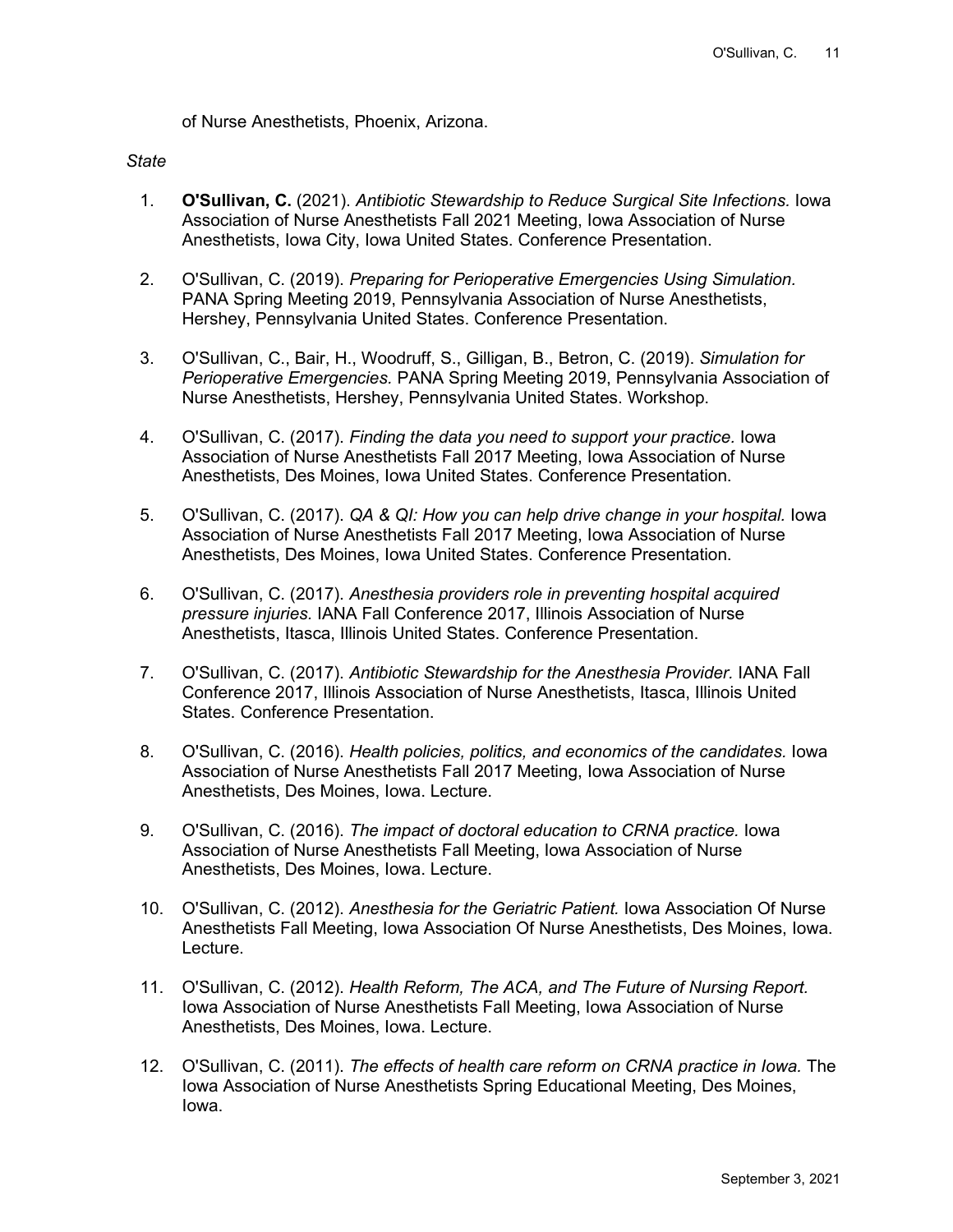- 13. O'Sullivan, C. (2005). *Health economics and the CRNA.* The Iowa Association of Nurse Anesthetists Spring Educational Meeting, Iowa Association of Nurse Anesthetists, Des Moines, Iowa.
- 14. O'Sullivan, C. (2005). *Medicare billing today.* The Iowa Association of Nurse Anesthetists Spring Educational Meeting, Iowa Association of Nurse Anesthetists, Des Moines, Iowa.
- 15. O'Sullivan, C., Hilliard, M. (1999). *Tron Wars: The battle against postoperative Nausea and Vomiting.* The Iowa Association of Nurse Anesthetists Spring Education Meeting, Des Moines, Iowa.
- 16. O'Sullivan, C. (1997). *A critical review of the newest inhaled general anesthetic agents.* The Iowa Society of Perianesthesia Nurses Annual Meeting, Cedar Rapids, Iowa.
- 17. O'Sullivan, C. (1997). *Family O'Fentanyl A review of narcotics currently used in anesthesia practice.* The Iowa Society of Perianesthesia Nurses Annual Meeting, Cedar Rapids, Iowa.

### *Local*

- 1. O'Sullivan, C. (2009). *Cricoid pressure should we or shouldn't we.* University of Iowa Advanced Airway Symposium, University of Iowa, Iowa City, Iowa. Lecture.
- 2. O'Sullivan, C. (2005). *Economics of drug selection.* Graduate program in nurse anesthesia alumni meeting, University of Iowa, Iowa City, Iowa.
- 3. O'Sullivan, C. (2001). *Treatment modalities for post-operative nausea and vomiting.* The University of Iowa Healthcare Perianesthesia Nursing Conference, University of Iowa, Iowa City, Iowa.
- 4. O'Sullivan, C. (1997). *The role of the certified registered nurse anesthetist as an advance practice nurse.* Advanced Practice Nursing course, University of Iowa College of Nursing, Iowa City, Iowa.

### **SERVICE**

### **Professional Memberships**

- 1997 Present lowa Association of Nurse Anesthetists
- 1994 Present American Association of Nurse Anesthetists
- 1996 2000 Sigma Theta Tau International, Honor Society for Nursing
- 1989 1996 American Association of Critical Care Nurses

### **Professional Service**

1994 - Present American Association of Nurse Anesthetists 2014 - Present AANA Journal Editorial Committee, Park Ridge,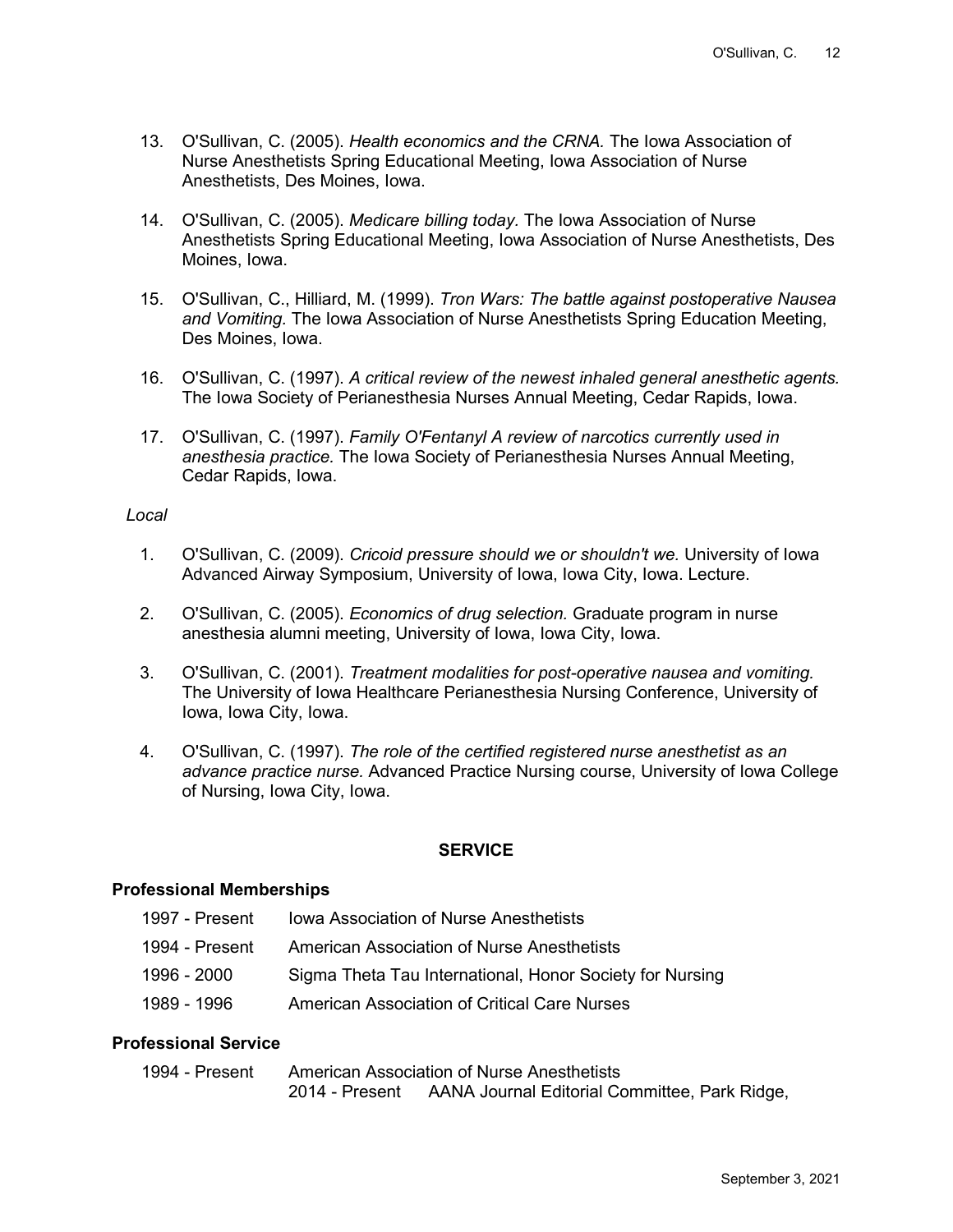|                | 2012 - Present<br>2009 - Present  | Illinois, United States, Editorial Board<br>Park Ridge, Illinois, Expert Panel<br>AANA Journal Editorial Committee, Reviewer,<br><b>Publications</b> |
|----------------|-----------------------------------|------------------------------------------------------------------------------------------------------------------------------------------------------|
| 2013 - Present | Proposals                         | AANA Foundation, Park Ridge, Illinois, United States, Reviewer, Grant                                                                                |
| 2021 - 2022    |                                   | National Board on Certification and Recertification of Nurse Anesthetists<br>(NBCRNA), Park Ridge, Illinois, United States, Officer, President       |
| 2020 - 2022    |                                   | Faculty Stabilization Task Force, American Association of Nurse<br>Anesthetists, Park Ridge, Illinois, Member                                        |
| 2020 - 2021    |                                   | National Board on Certification and Recertification of Nurse Anesthetists<br>(NBCRNA), Park Ridge, Illinois, United States, Officer, Vice President  |
| 2016 - 2017    | City, Iowa, United States, Member | Dean Search Committee, University of Iowa College of Nursing, Iowa                                                                                   |
| 2017           |                                   | Accreditation Review, Council on Accreditation of Nurse Anesthesia<br>Educational Programs, Baltimore, Maryland, United States, Reviewer             |
| 2012           |                                   | Anesthesia & Analgesia, Reviewer, Publications                                                                                                       |

#### *Consultations*

| 2014 | American Association of Nurse Anesthetists Foundation.                          |
|------|---------------------------------------------------------------------------------|
| 2013 | University of Alabama Birmingham, Birmingham, Alabama.                          |
| 2011 | American Association of Nurse Anesthetists Foundation, Park Ridge,<br>Illinois. |
| 2010 | Missouri State University, Springfield, Missouri.                               |

# **University Service**

| 2019 - Present | UI Funded Retirement and Insurance Committee, Member |
|----------------|------------------------------------------------------|
| 2012 - 2018    | University Judicial Review Committee, Member         |
| 2014 - 2017    | UI Financial Aid Advisory Committee, Co-Chair        |
| 2011 - 2017    | Financial Aid Advisory Committee, Member             |

# **Collegiate Service**

| 2013 - Present | University of Iowa Hospitals and Clinics Main OR Pressure injury<br>workgroup, Member                                   |
|----------------|-------------------------------------------------------------------------------------------------------------------------|
| 2012 - Present | University of Iowa Hospitals and Clinics Department of Anesthesia,<br><b>UIHC Anesthesia Staffing Committee, Member</b> |
| 2009 - Present | Anesthesia Nursing Program Admissions Subcommittee, Chair                                                               |
| 1997 - Present | ANP Program Steering Committee, Member                                                                                  |
| 2018 - 2021    | College of Nursing Faculty Organization, Chair                                                                          |
| 2015 - 2018    | DNP Forum, Chair                                                                                                        |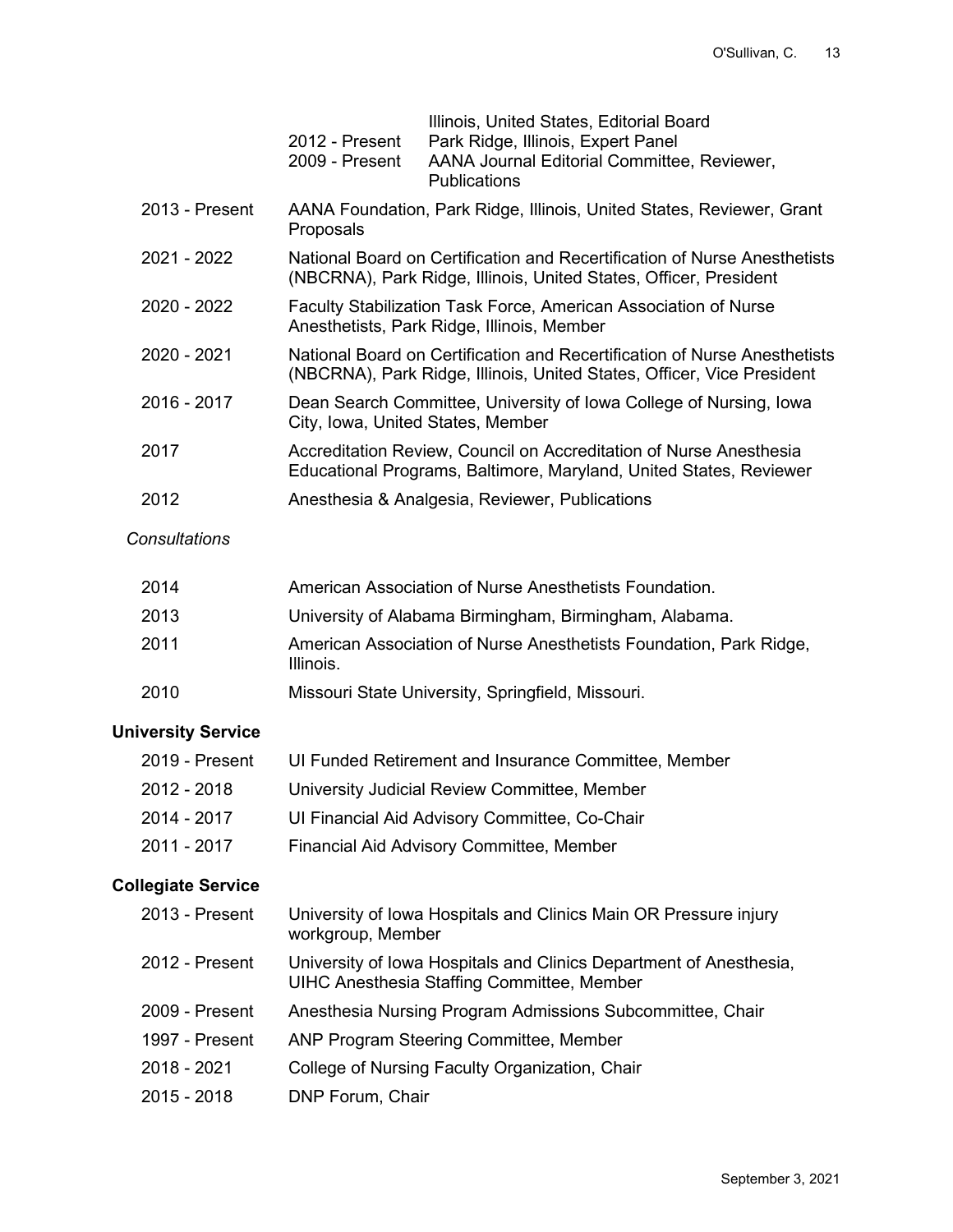| 2016 - 2017 | College of Nursing - Dean Search Committee, Member                            |
|-------------|-------------------------------------------------------------------------------|
| 2013        | Executive Associate Dean Search Committee, Member                             |
| 1997 - 2009 | <b>ANP Admissions Subcommittee, Member</b>                                    |
| 2003 - 2008 | University of Iowa College of Nursing Dean's alumni Advisory Board,<br>Member |
| 1997        | Search Committee for Anesthesia Nursing Program Director, Member              |

# **Community Service**

| 2004 - 2014 | Montessori School of Iowa City Board of Trustees, Board of Advisors     |
|-------------|-------------------------------------------------------------------------|
| 2007 - 2010 | Iowa Soccer Club Wizards youth soccer team, Parent Manager and<br>Coach |
| 2006 - 2010 | Montessori School of Iowa City Board of Trustees, President             |
| 2005        | Montessori School of Iowa City Board of Trustees, Vice-President        |

## **TEACHING**

# **Course Instruction**

| Spring 2020 | NURS: 3199 Independent Study. Primary Instructor. Undergraduate. (3).                           |
|-------------|-------------------------------------------------------------------------------------------------|
|             | NURS: 6004 Scientific Principles Anesthesia Pract. Team Teacher.<br>Grad. (11).                 |
|             | NURS: 6006 Pharmacology of Anesthesia Practice. Course Supervisor.<br>Grad. (11).               |
|             | NURS: 6012 Advanced Principles Anesthesia Prac II. Primary Instructor.<br>Grad. (10).           |
|             | URES: 3992 Undergraduate Research/Creative Projects. Primary<br>Instructor. Undergraduate. (1). |
| Summer 2019 | NURS: 6007 Basic Principles of Anesthesia Practice. Team Teacher.<br>Grad. (11).                |
| Spring 2019 | NURS: 3199 Independent Study. Primary Instructor. Undergraduate. (6).                           |
|             | NURS: 6004 Scientific Principles Anesthesia Pract. Team Teacher.<br>Grad. (11).                 |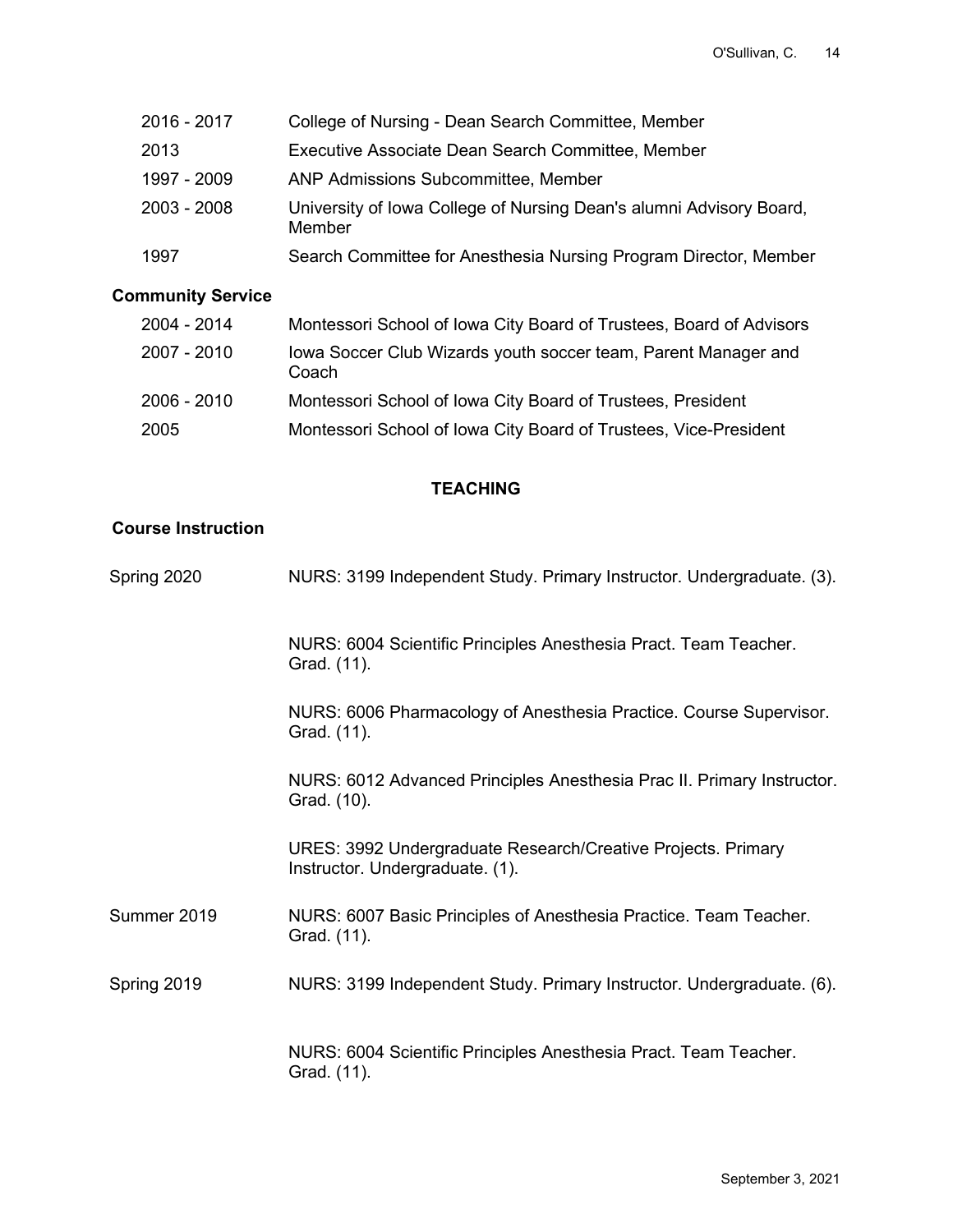|                  | NURS: 6006 Pharmacology of Anesthesia Practice. Primary Instructor.<br>Grad. (11).    |
|------------------|---------------------------------------------------------------------------------------|
|                  | NURS: 6012 Advanced Principles Anesthesia Prac II. Primary Instructor.<br>Grad. (11). |
| <b>Fall 2018</b> | NURS: 3199 Independent Study. Primary Instructor. Undergraduate. (7).                 |
| Summer 2018      | NURS: 6007 Basic Principles of Anesthesia Practice. Team Teacher.<br>(11).            |
|                  | NURS: 6007 Basic Principles of Anesthesia Practice. Team Teacher.<br>(11).            |
| Spring 2018      | NURS: 3199 Independent Study. Primary Instructor. (2).                                |
|                  | NURS: 6006 Pharmacology of Anesthesia Practice. Primary Instructor.<br>(11).          |
|                  | NURS: 6825 Doctor of Nursing Practice Project. Primary Instructor. (3).               |
| <b>Fall 2017</b> | NURS: 3199 Independent Study. Primary Instructor. (3).                                |
|                  | NURS: 6005 Chemical & Physical Princ of Anes Pract. Team Teacher.<br>(11).            |
|                  | NURS: 6012 Advanced Principles Anesthesia Prac II. Primary Instructor.<br>$(9)$ .     |
|                  | NURS: 6825 Doctor of Nursing Practice Project. Primary Instructor. (3).               |
| Summer 2017      | NURS: 6007 Basic Principles of Anesthesia Practice. Team Teacher.<br>(10).            |
| Spring 2017      | NURS: 3199 Independent Study. Primary Instructor. (5).                                |
|                  | NURS: 6006 Pharmacology of Anesthesia Practice. Primary Instructor.<br>(10).          |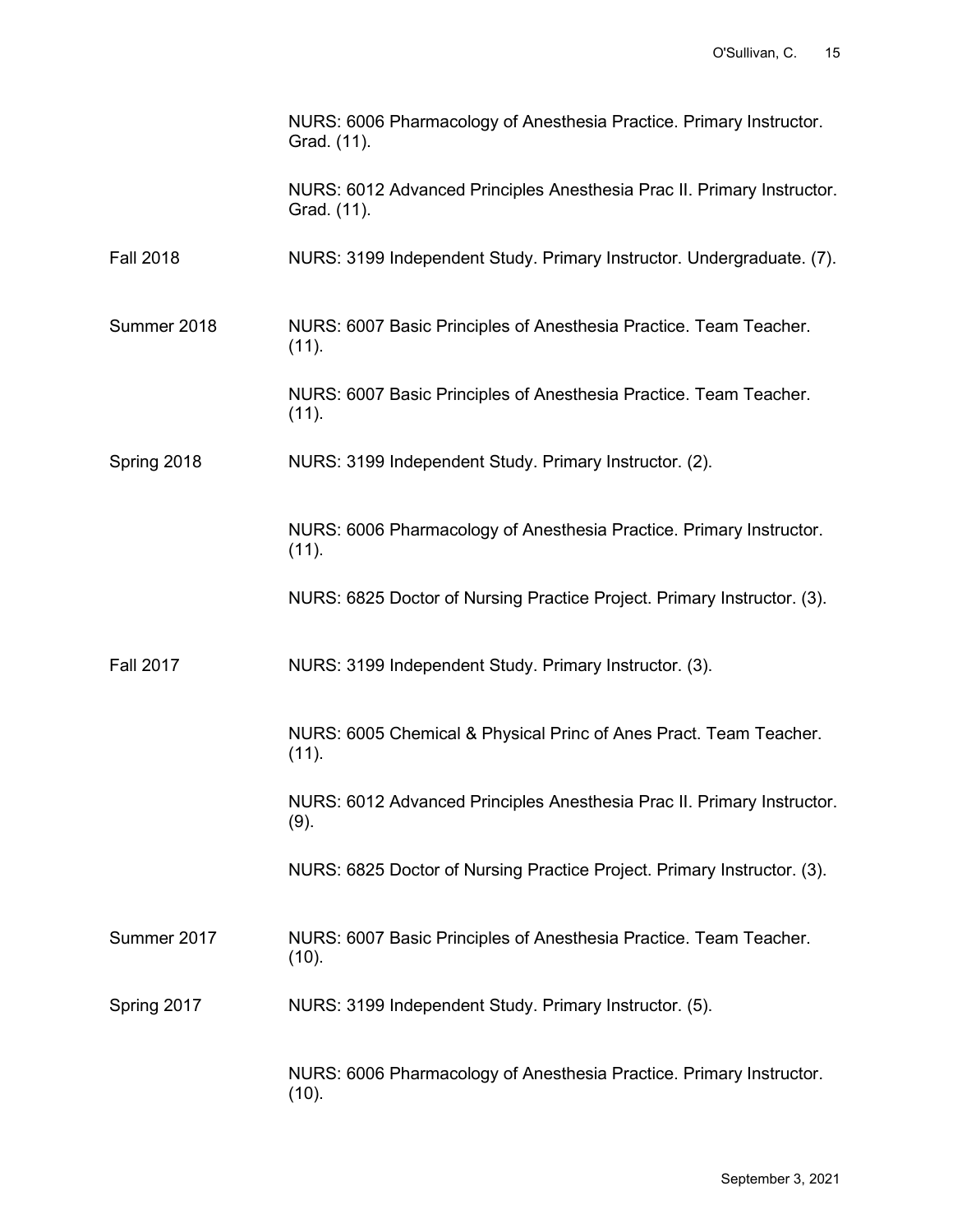| <b>Fall 2016</b> | NURS: 4099 Honors Independent Study. Primary Instructor. (6).                   |
|------------------|---------------------------------------------------------------------------------|
|                  | NURS: 6012 Advanced Principles Anesthesia Prac II. Primary Instructor.<br>(10). |
|                  | NURS: 7800 Independent Study. Primary Instructor. (3).                          |
| Summer 2016      | NURS: 6007 Basic Principles of Anesthesia Practice. Team Teacher.<br>(10).      |
|                  | NURS: 7800 Independent Study. Primary Instructor. (2).                          |
| Spring 2016      | NURS: 3199 Independent Study. Primary Instructor. (2).                          |
|                  | NURS: 4099 Honors Independent Study. Primary Instructor. (2).                   |
|                  | NURS: 6006 Pharmacology of Anesthesia Practice. Primary Instructor.<br>(10).    |
| <b>Fall 2015</b> | NURS: 4099 Honors Independent Study. Primary Instructor. (6).                   |
|                  | NURS: 6012 Advanced Principles Anesthesia Prac II. Primary Instructor.<br>(10). |
| Summer 2015      | NURS: 6050 Introductory Clinical Anesthesia. Primary Instructor. (10).          |
|                  | NURS: 6055 Rural Anesthesia. Primary Instructor. (9).                           |
| Spring 2015      | NURS: 3199 Independent Study. Primary Instructor. (1).                          |
|                  | NURS: 4099 Honors Independent Study. Primary Instructor. (5).                   |
|                  | NURS: 6006 Pharmacology of Anesthesia Practice II. Primary Instructor.          |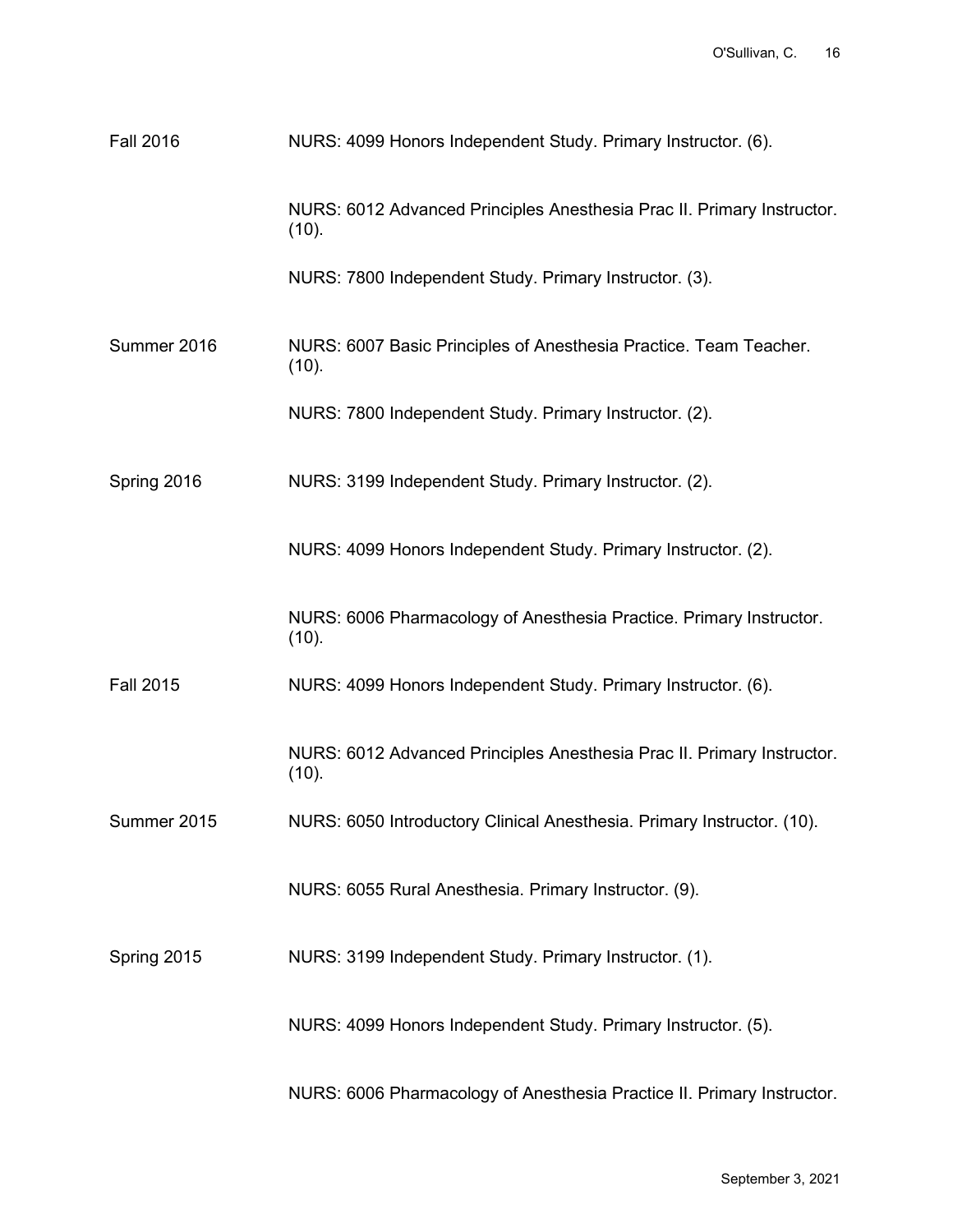|                  | (10).                                                                                 |
|------------------|---------------------------------------------------------------------------------------|
|                  | NURS: 6053 Advanced Clinical Anesthesia. Primary Instructor. (10).                    |
| <b>Fall 2014</b> | NURS: 3199 Independent Study. Primary Instructor. (3).                                |
|                  | NURS: 4099 Honors Independent Study. Primary Instructor. (2).                         |
|                  | NURS: 6010 Advanced Principles of Anesthesia Practice I. Primary<br>Instructor. (10). |
|                  | NURS: 6054 Obstetrical Anesthesia. Primary Instructor. (10).                          |
| Summer 2014      | NURS: 6050 Introductory Clinical Anesthesia. Primary Instructor. (10).                |
|                  | NURS: 6055 Rural Anesthesia. Primary Instructor. (10).                                |
| Spring 2014      | NURS: 3199 Independent Study. Primary Instructor. (1).                                |
|                  | NURS: 4099 Honors Independent Study. Primary Instructor. (3).                         |
|                  | NURS: 6006 Pharmacology of Anesthesia Practice II. Primary Instructor.<br>(10).       |
|                  | NURS: 6053 Advanced Clinical Anesthesia. Primary Instructor. (12).                    |
| <b>Fall 2013</b> | NURS: 3199 Independent Study. Primary Instructor. (2).                                |
|                  | NURS: 4099 Honors Independent Study. Primary Instructor. (3).                         |
|                  | NURS: 6010 Advanced Principles of Anesthesia Practice I. Primary<br>Instructor. (10). |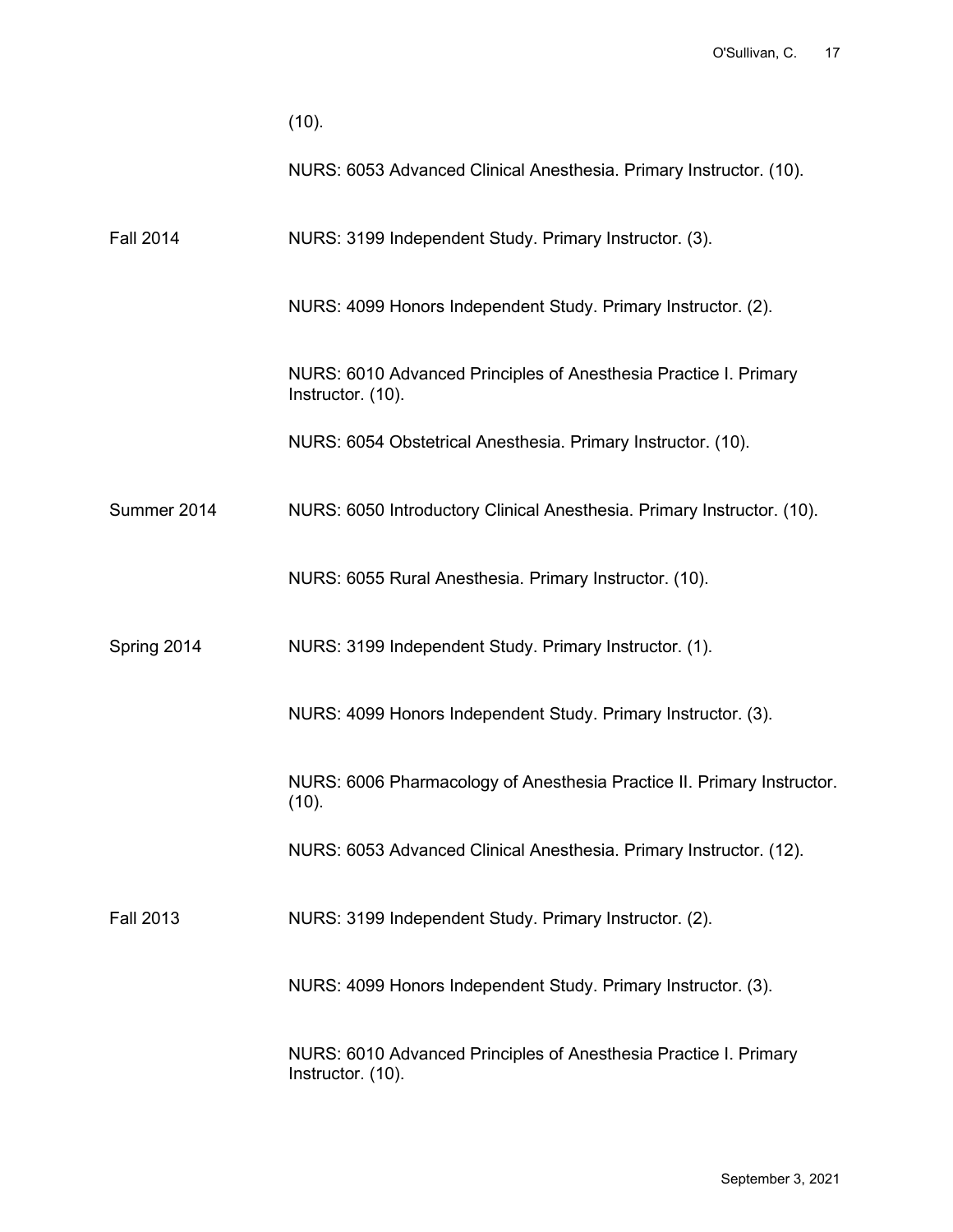|                  | NURS: 6054 Obstetrical Anesthesia. Primary Instructor. (12).                                           |
|------------------|--------------------------------------------------------------------------------------------------------|
| Summer 2013      | NURS: 6007 Basic Principles of Anesthesia Practice. Primary Instructor.<br>(10).                       |
| Spring 2013      | NURS: 4099 Honors Independent Study. Primary Instructor. (5).                                          |
|                  | NURS: 6006 Pharmacology of Anesthesia Practice II. Primary Instructor.<br>(10).                        |
|                  | NURS: 6016 Equipment and Technological Principles of Anesthesia<br>Practice. Primary Instructor. (10). |
|                  | NURS: 6052 Clinical Anesthesia II. Primary Instructor. (12).                                           |
|                  | NURS: 6053 Advanced Clinical Anesthesia. Primary Instructor. (11).                                     |
| <b>Fall 2012</b> | NURS: 3199 Independent Study. Primary Instructor. (1).                                                 |
|                  | NURS: 4099 Honors Independent Study. Primary Instructor. (3).                                          |
|                  | NURS: 6005 Chemical and Physical Principles of Anesthesia Practice.<br>Primary Instructor. (10).       |
|                  | NURS: 6010 Advanced Principles of Anesthesia Practice I. Primary<br>Instructor. (12).                  |
|                  | NURS: 6012 Advanced Principles of Anesthesia Practice II. Primary<br>Instructor. (12).                 |
|                  | NURS: 6051 Clinical Anesthesia I. Primary Instructor. (12).                                            |
|                  | NURS: 6054 Obstetrical Anesthesia. Primary Instructor. (11).                                           |
| Summer 2012      | NURS: 6007 Basic Principles of Anesthesia Practice. Primary Instructor.<br>(12).                       |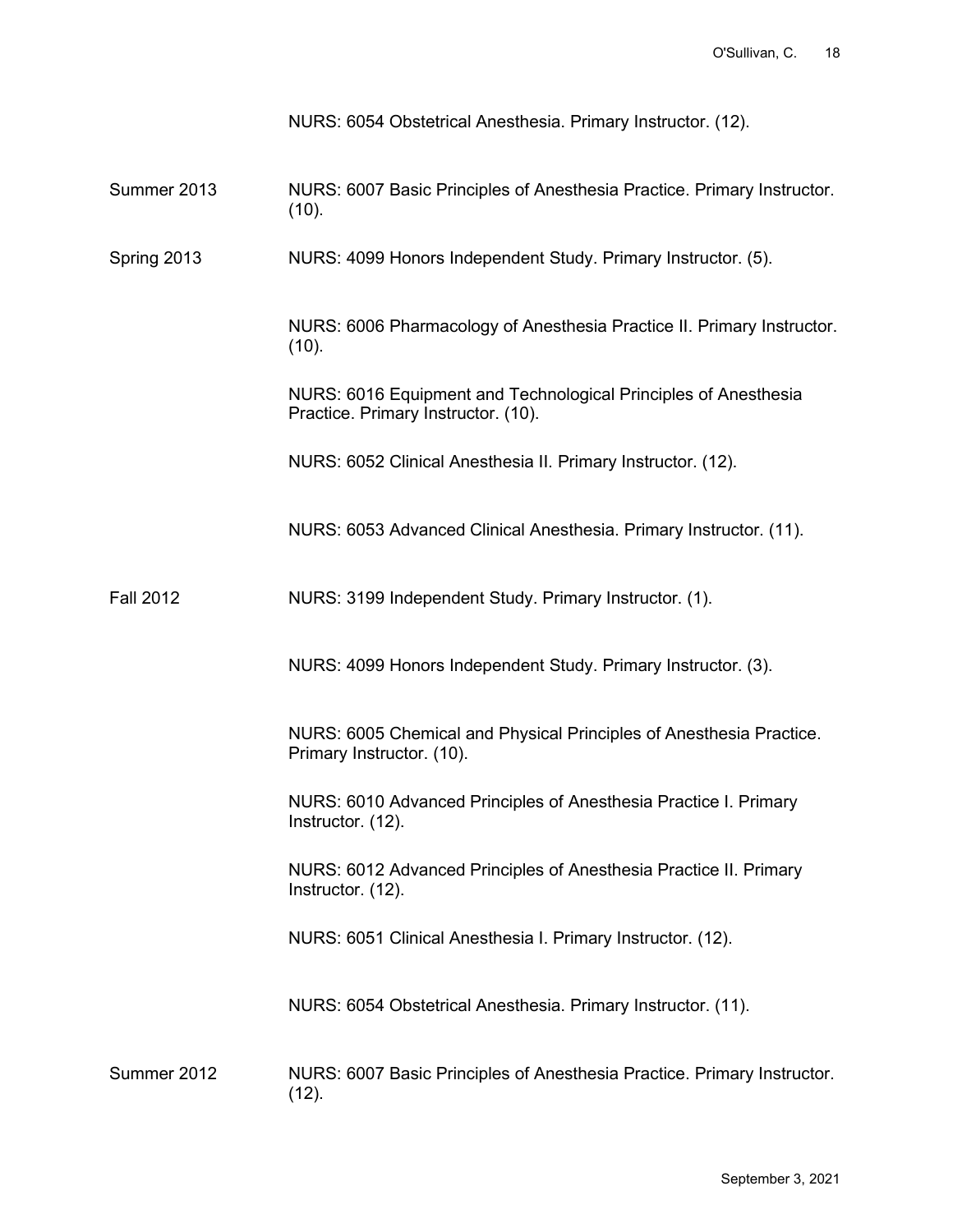NURS: 6050 Introductory Clinical Anesthesia. Primary Instructor. (12).

NURS: 6055 Rural Anesthesia. Primary Instructor. (11).

Spring 2012 NURS: 3199 Independent Study. Primary Instructor. (2).

NURS: 4099 Honors Independent Study. Primary Instructor. (1).

NURS: 5800 Independent Study. Primary Instructor. (1).

NURS: 5801 Masters Project. Primary Instructor. (7).

NURS: 6006 Pharmacology of Anesthesia Practice II. Primary Instructor.  $(12)$ .

NURS: 6052 Clinical Anesthesia II. Primary Instructor. (11).

NURS: 6055 Rural Anesthesia. Primary Instructor. (8).

Fall 2011 NURS: 4099 Honors Independent Study. Primary Instructor. (2).

NURS: 5800 Independent Study. Primary Instructor. (1).

NURS: 6005 Chemical & Physical Princ of Anes Pract. Primary Instructor. (12).

NURS: 6010 Advanced Principles Anesthesia Prac I. Primary Instructor.  $(11)$ .

NURS: 6012 Advanced Principles Anesthesia Prac II. Primary Instructor. (11).

NURS: 6051 Clinical Anesthesia I. Primary Instructor. (11).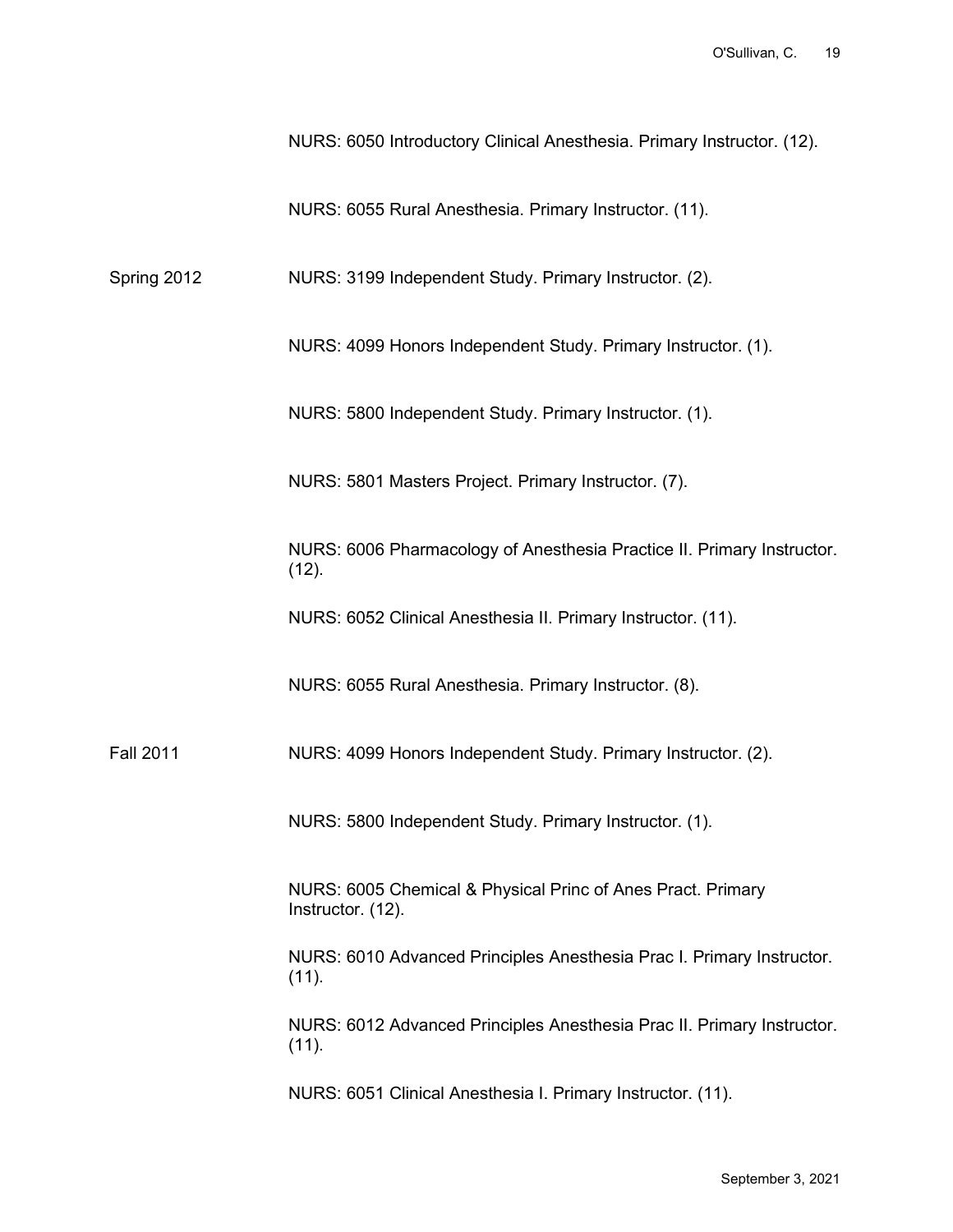NURS: 6054 Obstetrical Anesthesia. Primary Instructor. (8).

Summer 2011 NURS: 6007 Basic Principles of Anesthesia Practice. Primary Instructor. (11).

NURS: 6050 Introductory Clinical Anesthesia. Primary Instructor. (11).

NURS: 6053 Advanced Clinical Anesthesia. Primary Instructor. (8).

Spring 2011 NURS: 3199 Independent Study. Primary Instructor. (1).

NURS: 4099 Honors Independent Study. Primary Instructor. (1).

NURS: 5800 Independent Study. Primary Instructor. (6).

NURS: 5801 Masters Project. Primary Instructor. (3).

NURS: 6006 Pharmacology of Anesthesia Practice II. Primary Instructor.  $(12)$ .

NURS: 6052 Clinical Anesthesia II. Primary Instructor. (8).

NURS: 6055 Rural Anesthesia. Primary Instructor. (8).

Fall 2010 NURS: 4099 Honors Independent Study. Primary Instructor. (2).

NURS: 5800 Independent Study. Primary Instructor. (6).

NURS: 5801 Masters Project. Primary Instructor. (2).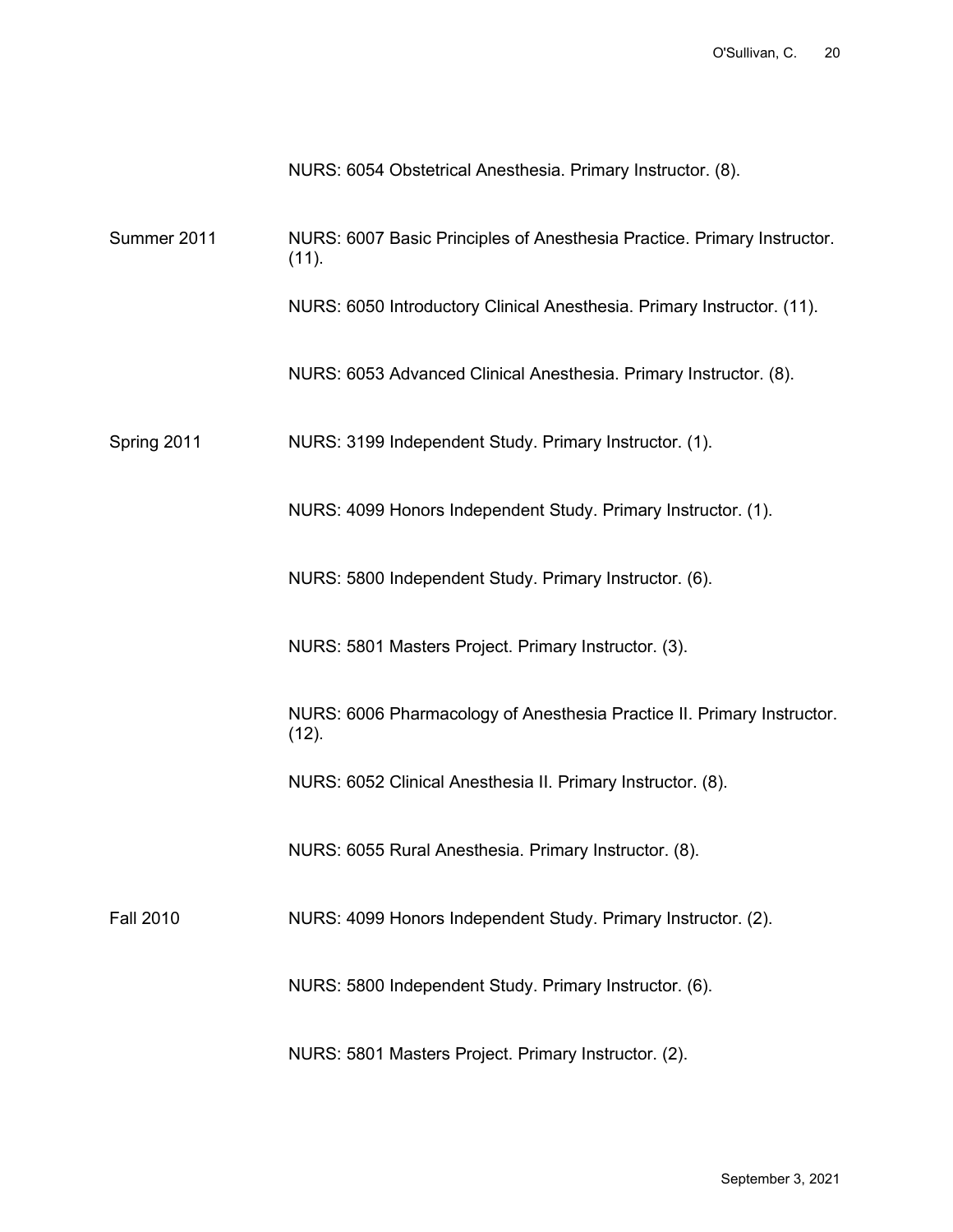|             | NURS: 6005 Chemical & Physical Princ of Anes Pract. Primary<br>Instructor. (12).  |
|-------------|-----------------------------------------------------------------------------------|
|             | NURS: 6010 Advanced Principles Anesthesia Prac I. Primary Instructor.<br>(10).    |
|             | NURS: 6011 Advanced Principles Anesthesia Prac II. Primary Instructor.<br>(10).   |
|             | NURS: 6012 Advanced Principles Anesthesia Prac III. Primary<br>Instructor. (10).  |
|             | NURS: 6015 Prof Aspects Anesthesia Nursing Practice. Primary<br>Instructor. (10). |
|             | NURS: 6020 Pharmacology of Anesthesia Practice III. Primary<br>Instructor. (10).  |
|             | NURS: 6051 Clinical Anesthesia I. Primary Instructor. (10).                       |
|             | NURS: 6054 Obstetrical Anesthesia. Primary Instructor. (9).                       |
| Summer 2010 | NURS: 6007 Basic Principles of Anesthesia Practice. Primary Instructor.<br>(10).  |
|             | NURS: 6050 Introductory Clinical Anesthesia. Primary Instructor. (10).            |
|             | NURS: 6053 Advanced Clinical Anesthesia. Primary Instructor. (9).                 |
| Spring 2010 | NURS: 3199 Independent Study. Primary Instructor. (2).                            |
|             | NURS: 4099 Honors Independent Study. Primary Instructor. (4).                     |
|             | NURS: 5800 Independent Study. Primary Instructor. (8).                            |
|             | NURS: 5801 Masters Project. Primary Instructor. (1).                              |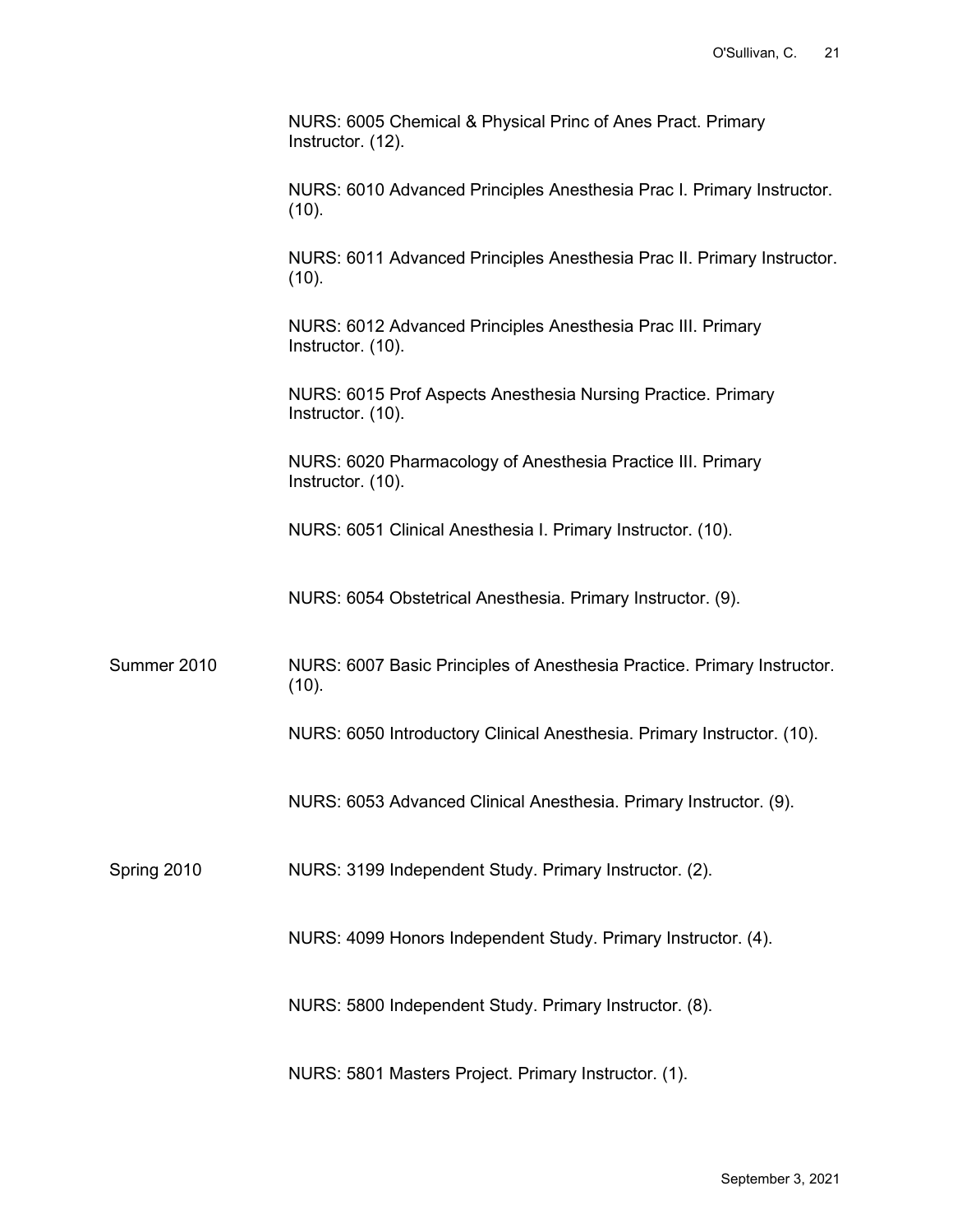|                  | NURS: 6006 Pharmacology of Anesthesia Practice II. Primary Instructor.<br>(10).   |
|------------------|-----------------------------------------------------------------------------------|
|                  | NURS: 6016 Equipmnt & Tech Prin of Anesthesia Pract. Primary<br>Instructor. (10). |
|                  | NURS: 6052 Clinical Anesthesia II. Primary Instructor. (9).                       |
|                  | NURS: 6055 Rural Anesthesia. Primary Instructor. (9).                             |
| <b>Fall 2009</b> | NURS: 6010 Advanced Principles Anesthesia Prac I. Primary Instructor.<br>(9).     |
|                  | NURS: 6011 Advanced Principles Anesthesia Prac II. Primary Instructor.<br>(9).    |
|                  | NURS: 6012 Advanced Principles Anesthesia Prac III. Primary<br>Instructor. (9).   |
|                  | NURS: 6051 Clinical Anesthesia I. Primary Instructor. (9).                        |
|                  | NURS: 6054 Obstetrical Anesthesia. Primary Instructor. (9).                       |
| Summer 2009      | NURS: 6050 Introductory Clinical Anesthesia. Team Teacher. (9).                   |

### **Students Mentored**

### *Advisor*

| 2020 - 2021 | Aird, Allison - Graduate - Nurse Anesthesia - Degree Objective: DNP.       |
|-------------|----------------------------------------------------------------------------|
| 2020 - 2021 | Butler, Isaac - Graduate - Nurse Anesthesia - Degree Objective: DNP.       |
| 2020 - 2021 | Frazier, Kaleb - Graduate - Nurse Anesthesia - Degree Objective: DNP.      |
| 2020 - 2021 | Giovannini, Paul - Graduate - Nurse Anesthesia - Degree Objective:<br>DNP. |
| 2020 - 2021 | Lang, Jonathon - Graduate - Nurse Anesthesia - Degree Objective:<br>DNP.   |
| 2020 - 2021 | Roehrs, Katelin - Graduate - Nurse Anesthesia - Degree Objective:<br>DNP.  |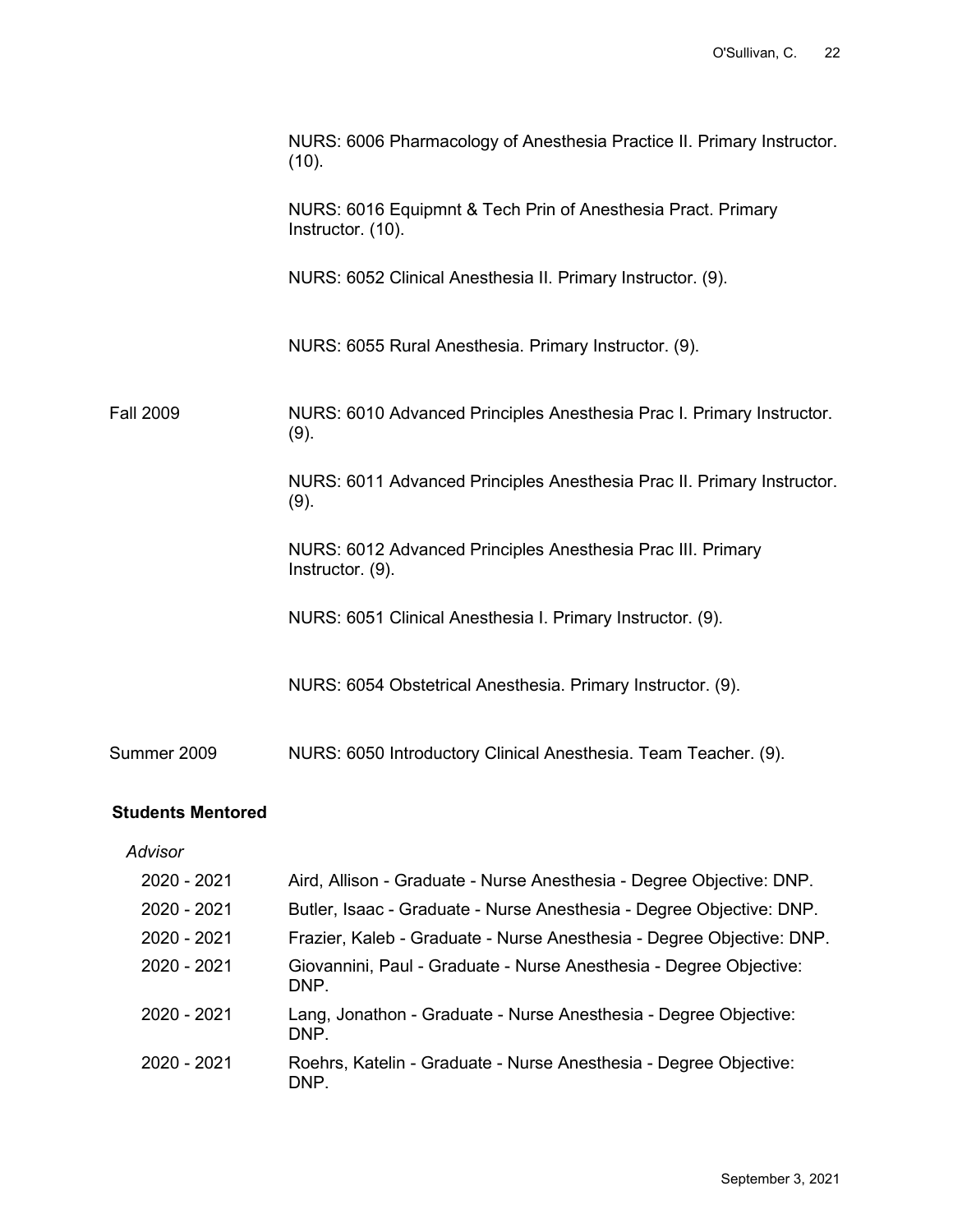2020 - 2021 Rohde, Sarah - Graduate - Nurse Anesthesia - Degree Objective: DNP. 2020 - 2021 Westernik, Rachel - Graduate - Nurse Anesthesia - Degree Objective: DNP. 2019 - 2020 Blay, Austin - Graduate - Nurse Anesthesia - Degree Objective: DNP. 2019 - 2020 Boswell, Mark - Graduate - Nurse Anesthesia - Degree Objective: DNP. 2019 - 2020 Courneya, Sophia - Graduate - Nurse Anesthesia - Degree Objective: DNP. 2019 - 2020 Fahrer, Courtney - Graduate - Nurse Anesthesia - Degree Objective: DNP. 2019 - 2020 Janss, Brandon - Graduate - Nurse Anesthesia - Degree Objective: DNP. 2019 - 2020 Kasi, Elvis - Graduate - Nurse Anesthesia - Degree Objective: DNP. 2019 - 2020 Kayvani, Jasmine - Graduate - Nurse Anesthesia - Degree Objective: DNP. 2019 - 2020 Sacquitne, Andrew - Graduate - Nurse Anesthesia - Degree Objective: DNP. 2019 - 2020 Schippers, Laura - Graduate - Nurse Anesthesia - Degree Objective: DNP. 2019 - 2020 Sherrill, John - Graduate - Nurse Anesthesia - Degree Objective: DNP. 2019 - 2020 Villanueva, David - Graduate - Nurse Anesthesia - Degree Objective: DNP. 2018 - 2019 Brown, Lindsay - Graduate - Nurse Anesthesia - Degree Objective: DNP. Implementing a Nurse led Venous Thromboembolism Prophylaxis process. 2018 - 2019 Fleege, Matthew - Graduate - Nurse Anesthesia - Degree Objective: DNP. Improving Perioperative Temperature Management for Surgical Patients 2018 - 2019 Hartberg, Courtney - Graduate - Nurse Anesthesia - Degree Objective: DNP. Implementing a Postoperative Delirium Assessment and Treatment Process for Pediatric Surgical Patients 2018 - 2019 Niemann, Christina - Graduate - Nurse Anesthesia - Degree Objective: DNP. Implementing a Standardized Patient Preoperative Screening Process 2018 - 2019 Wing, Meghan - Graduate - Nurse Anesthesia - Degree Objective: DNP. Improving Intraoperative Handoff Procedures between Anesthesia **Providers** 2018 - 2019 Kleinmeyer, Misty - Graduate - Nurse Anesthesia - Degree Objective: DNP. Implementing a Fully Developed Second Victim Effect Process for Perioperative Providers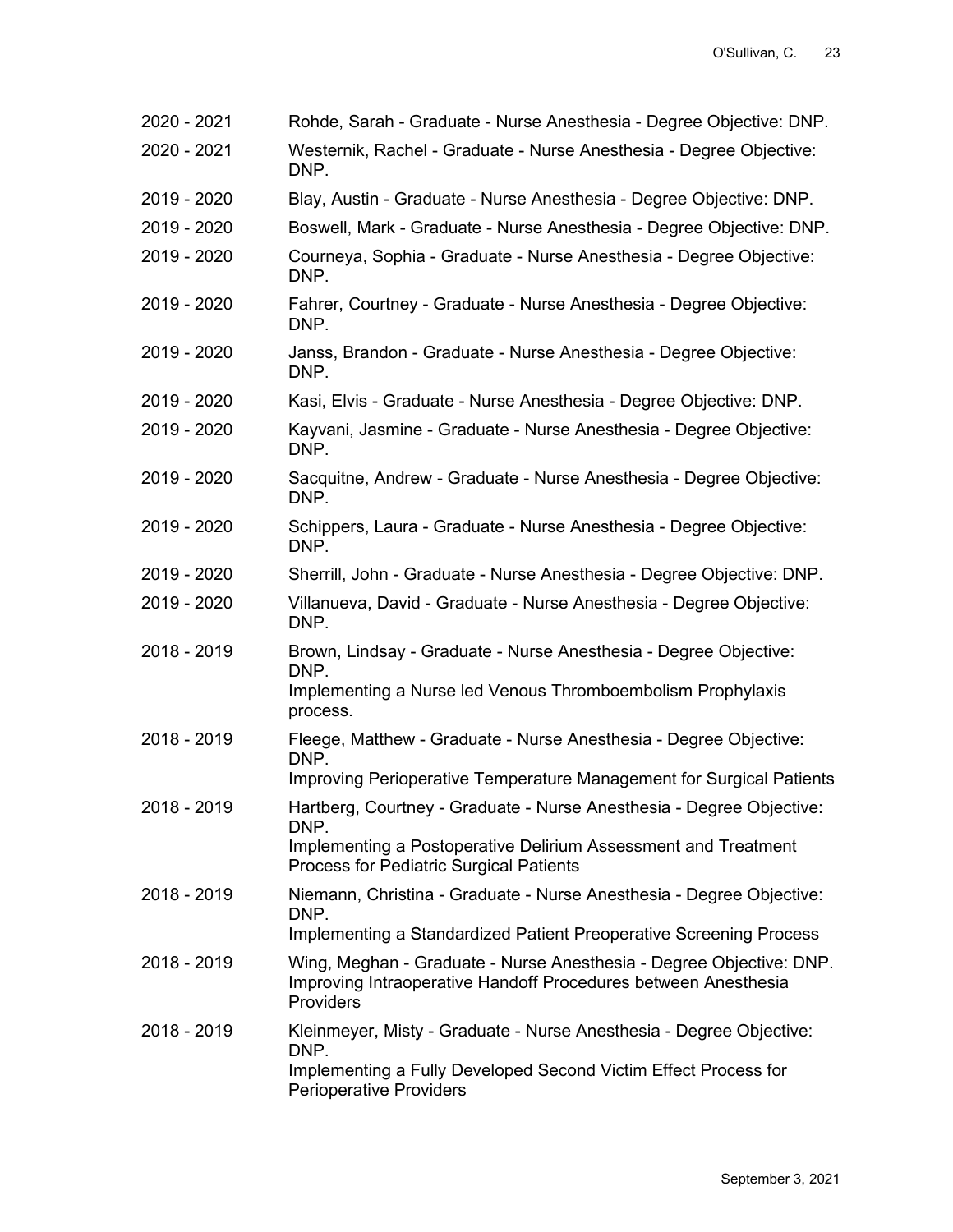2018 - 2019 McKibben, Channon - Graduate - Nurse Anesthesia - Degree Objective: DNP. Implementing an Excellence Reporting System to Recognize High Quality Patient Care 2018 - 2019 Moliga, Jenna - Graduate - Nurse Anesthesia - Degree Objective: DNP.

Implementing the Stanford Manual for Perioperative Emergencies

## *DNP Project Committee*

| 2017 - 2018 | Bonnett, Leslie - Graduate - Nurse Anesthesia - Degree Objective: DNP.<br>Standardization of deep procedural sedation practices: Education of<br>multidisciplinary staff                       |
|-------------|------------------------------------------------------------------------------------------------------------------------------------------------------------------------------------------------|
| 2017 - 2018 | Ferrell, Ryan - Graduate - Nurse Anesthesia - Degree Objective: DNP.<br>Patient facilitated preoperative screening                                                                             |
| 2017 - 2018 | Harlan, Pegah - Graduate - Nurse Anesthesia - Degree Objective: DNP.<br>Improving anesthesia preoperative assessment in a rural hospital                                                       |
| 2017 - 2018 | Khoo, Kristin - Graduate - Nurse Anesthesia - Degree Objective: DNP.<br>Implementation of Stanford Emergency manuals-A change in culture to<br>increase patient safety                         |
| 2017 - 2018 | Langel, Austin - Graduate - Nurse Anesthesia - Degree Objective: DNP.<br>Development and implementation of an ultrasound-guided regional<br>anesthesia simulation for SRNAs                    |
| 2017 - 2018 | Levinson, Benjamin - Graduate - Nurse Anesthesia - Degree Objective:<br>DNP.<br>Improving critical medication management in the PACU                                                           |
| 2017 - 2018 | Mara, Amanda - Graduate - Nurse Anesthesia - Degree Objective: DNP.<br>Moderate procedural sedation education and testing for non-anesthesia<br>providers                                      |
| 2017 - 2018 | Miller, Andrew - Graduate - Nurse Anesthesia - Degree Objective: DNP.<br>Development of an advanced educational program in pediatric<br>anesthesia for Certified Registered Nurse Anesthetists |
| 2017 - 2018 | Wicks, Terry - Graduate - Nurse Anesthesia - Degree Objective: DNP.<br>Measurement of endotracheal tube and laryngeal mask airway cuff<br>pressures                                            |
| 2017 - 2018 | Ayers, Samantha - Graduate - Nurse Anesthesia - Degree Objective:<br>DNP.<br>Improving operating room to intensive care unit patient handoff                                                   |
| 2017 - 2018 | Bennett, Mark - Graduate - Nurse Anesthesia - Degree Objective: DNP.<br>Sterile technique for arterial catheter insertion in the operating room                                                |
| 2017 - 2018 | Brockway, Matthew - Graduate - Nurse Anesthesia - Degree Objective:<br>DNP.                                                                                                                    |
|             | Improving patient safety and outcomes with a hand-off checklist                                                                                                                                |
| 2017 - 2018 | Sims, Matthew - Graduate - Nurse Anesthesia - Degree Objective: DNP.<br>A decision tool to prevent or treat post-operative nausea and vomiting in<br>pediatric patients                        |
|             |                                                                                                                                                                                                |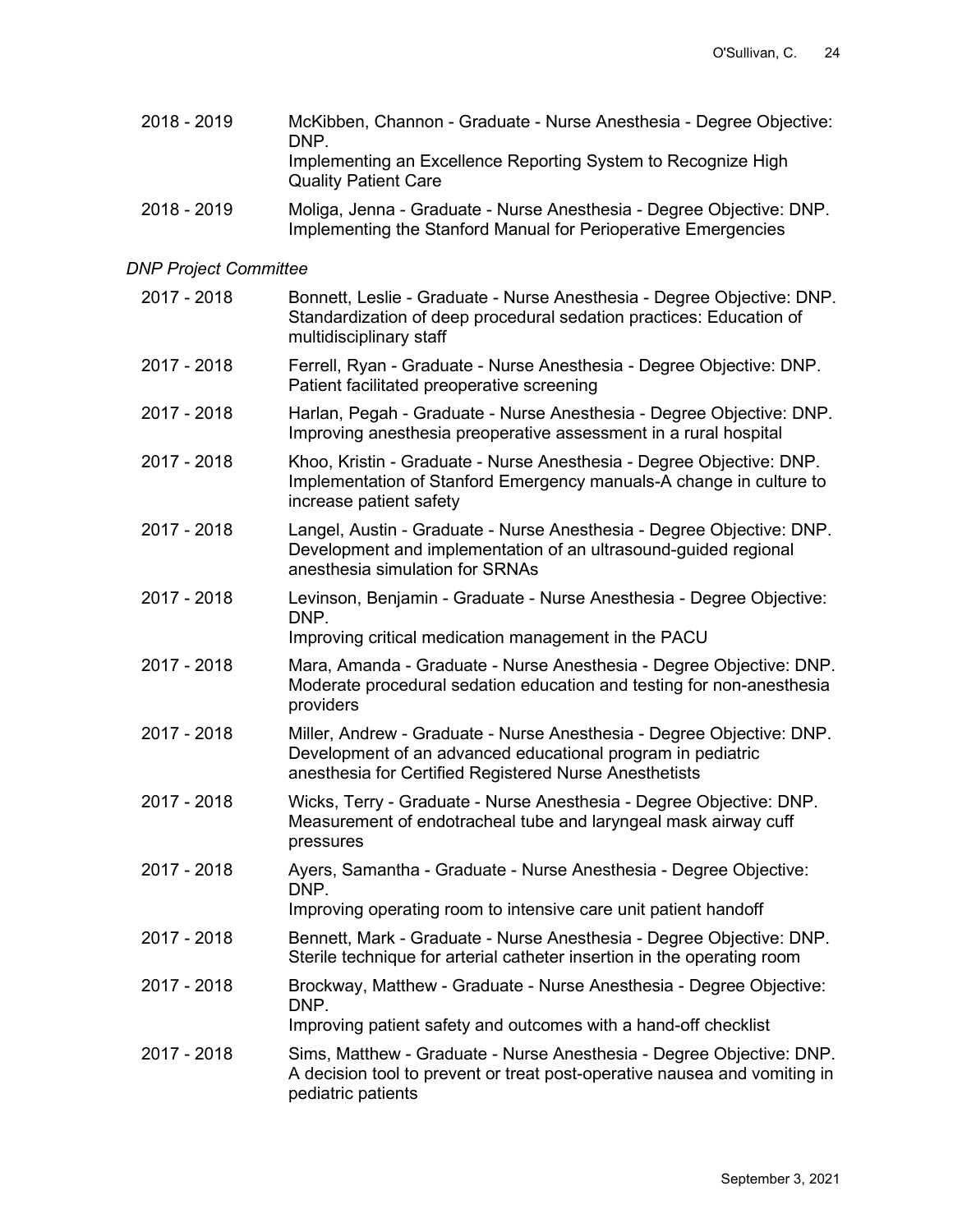| 2016 - 2017 | Brumleve, Lena - Graduate - Nurse Anesthesia - Degree Objective:<br>DNP.                                                                                                                          |
|-------------|---------------------------------------------------------------------------------------------------------------------------------------------------------------------------------------------------|
|             | Improving Post Anesthesia Care Unit Discharge Efficiency                                                                                                                                          |
| 2016 - 2017 | Burds, Joseph - Graduate - Nurse Anesthesia - Degree Objective: DNP.<br>Enhanced recovery after surgery: Implementation in rural lowa                                                             |
| 2016 - 2017 | Cardella, Francesco - Graduate - Nurse Anesthesia - Degree Objective:<br>DNP.                                                                                                                     |
|             | Music listening to reduce anxiety in the preoperative setting                                                                                                                                     |
| 2016 - 2017 | Meyers, Seth - Graduate - Nurse Anesthesia - Degree Objective: DNP.<br>Evaluation of local anesthetic allergies                                                                                   |
| 2016 - 2017 | Tweedy, Sarah - Graduate - Nurse Anesthesia - Degree Objective: DNP.<br>Perioperative pressure injury prevention: An evidence based approach                                                      |
| 2016 - 2017 | Blake, Shawn - Graduate - Doctor of Nursing Practice in Nurse<br>Anesthesia - Degree Objective: DNP.<br>Improving anesthesia providers controlled substances management                           |
| 2016 - 2017 | Blaylock, Benjamin - Graduate - Doctor of Nursing Practice in Nurse<br>Anesthesia - Degree Objective: DNP.<br>Implementation of the Stanford Emergency Manuals with simulation                    |
|             | training                                                                                                                                                                                          |
| 2016 - 2017 | Brodersen, Natalie - Graduate - Doctor of Nursing Practice in Nurse<br>Anesthesia - Degree Objective: DNP.<br>Anesthetic implications of Post-traumatic stress disorder and emergency<br>delirium |
| 2016 - 2017 | Mueller, Matthew - Graduate - Doctor of Nursing Practice in Nurse<br>Anesthesia - Degree Objective: DNP.<br>Implementation of the Stanford emergency manuals in the perioperative<br>setting      |
| 2016 - 2017 | Shaw, Joel - Graduate - Doctor of Nursing Practice in Nurse Anesthesia<br>- Degree Objective: DNP.<br>Preanesthesia education for Interscalene regional anesthesia                                |
| 2016 - 2017 | Swanson, Dana - Graduate - Doctor of Nursing Practice in Nurse<br>Anesthesia - Degree Objective: DNP.<br>Creating support for the second victim of adverse healthcare events                      |
| 2015 - 2016 | Robertson, Nicole - Graduate - Nurse Anesthesia - Degree Objective:<br>DNP.                                                                                                                       |
|             | Improving preoperative documentation of advanced directives                                                                                                                                       |
| 2015 - 2016 | Fear, Kathleen - Graduate - Nurse Anesthesia - Degree Objective: DNP.<br>Radiation safety education for fluoroscopy: ARNP compliance with new<br>requirements                                     |
| 2015 - 2016 | Kudej, Lindsey - Graduate - Nurse Anesthesia - Degree Objective: DNP.<br>Recommendations for invasive line pressure tubing solutions                                                              |
| 2015 - 2016 | Peters, Shandi - Graduate - Nurse Anesthesia - Degree Objective: DNP.<br>Defining roles and responsibilities of intra-operative personnel during a<br>code                                        |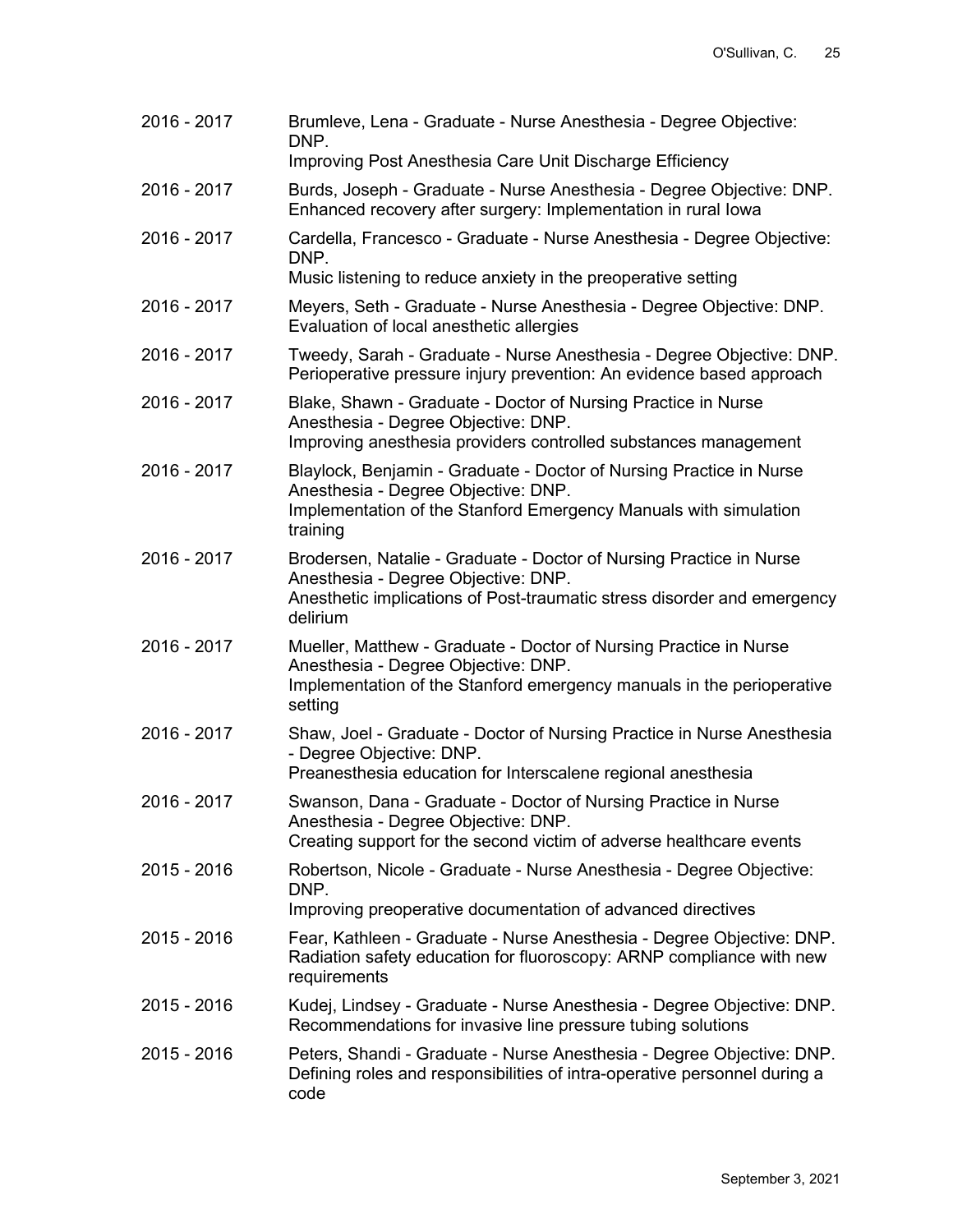| Rowberry, Jake - Graduate - Nurse Anesthesia - Degree Objective:<br>DNP.                                                                                                                               |
|--------------------------------------------------------------------------------------------------------------------------------------------------------------------------------------------------------|
| Neuromuscular transmission monitoring in the intensive care unit                                                                                                                                       |
| Schoening, Shannan - Graduate - Nurse Anesthesia - Degree Objective:<br>DNP.                                                                                                                           |
| Perioperative antibiotic re-dosing education and recommendations for<br>anesthesia providers                                                                                                           |
| Scholl, Daniel - Graduate - Nurse Anesthesia - Degree Objective: DNP.<br>Appropriate dosing for stress steroid replacement therapy: An evidence<br>based algorithm                                     |
| Day, Jane - Graduate - Nurse Anesthesia - Degree Objective: DNP.<br>Perioperative glycemic control recommendations                                                                                     |
| Hall, Nicholas - Graduate - Nurse Anesthesia - Degree Objective: DNP.<br>Incorporating emergency manuals into rural hospital practice using<br>simulation                                              |
| Hansen, Kristin - Graduate - Nurse Anesthesia - Degree Objective:                                                                                                                                      |
| DNP.<br>Implementation of anesthesia machine checkout procedures in satellite<br>areas                                                                                                                 |
| Gutmann, Brian - Degree Objective: DNP.<br>Alternatives to anesthesia information management systems in rural<br>hospitals                                                                             |
| Blazek, Brady - Degree Objective: DNP.<br>Alternative airway management for non-anesthesia providers                                                                                                   |
| Griffin, Sara - Degree Objective: DNP.<br>Improving pain management for surgical patients                                                                                                              |
| Kuntz, Jennifer - Degree Objective: DNP.<br>Adaptation of the American Society of Anesthesiologists difficult airway<br>algorithm to the University of Iowa Hospitals and Clinics                      |
| Schettler, Jonathon - Degree Objective: DNP.<br>Capnography use to improve safety in conscious sedation procedures                                                                                     |
| Westermann, Elizabeth - Degree Objective: DNP.<br>An evidence based protocol for determining when to proceed with<br>anesthesia after an acute upper respiratory infection in the pediatric<br>patient |
| Williams, Christine - Degree Objective: DNP.<br>Intravenous Lidocaine infusions to alleviate pain after open abdominal<br>surgery                                                                      |
| Clark, Tacie - Graduate - Degree Objective: DNP.<br>Acetaminophen route and analgesic efficacy and cost                                                                                                |
| Dailey, Sarah - Degree Objective: DNP.<br>Use of emergency cards to improve outcomes in critical situations                                                                                            |
| Ripley, Lauren - Degree Objective: DNP.                                                                                                                                                                |
|                                                                                                                                                                                                        |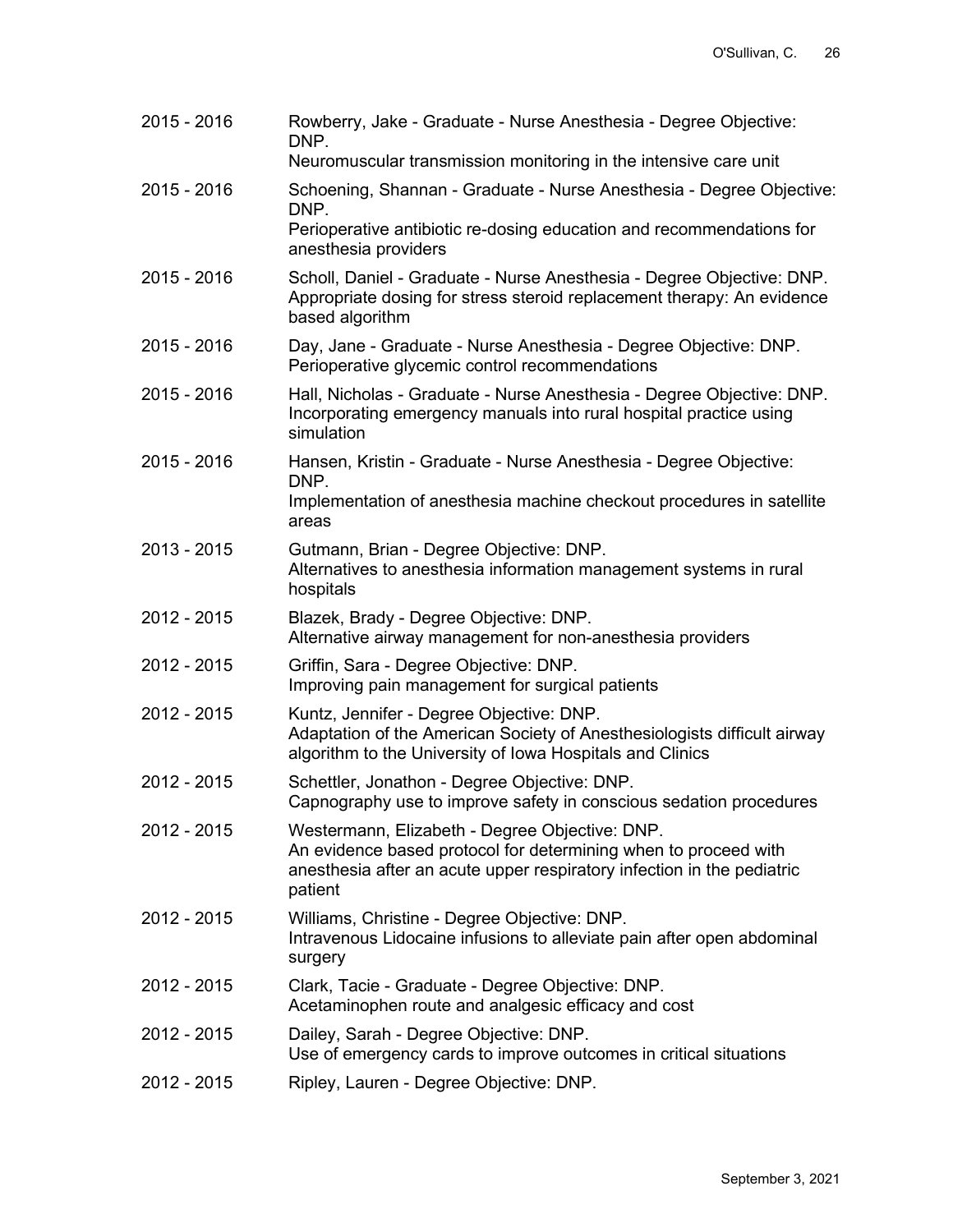| 2012 - 2015 | VanSickle, Brittany - Degree Objective: DNP.<br>Improving performance by anesthesia trainees in critical OR incidents<br>using simulation           |
|-------------|-----------------------------------------------------------------------------------------------------------------------------------------------------|
| 2012 - 2014 | Anderson, Michael - Degree Objective: DNP.<br>Anesthesia airway infection control practices: A patient safety initiative                            |
| 2012 - 2014 | Burja, Melanie - Degree Objective: DNP.<br>Geriatric Postoperative Delirium: Prevent and manage to improve<br>outcomes                              |
| 2012 - 2014 | Dotson, Mitchell - Degree Objective: DNP.<br>Use of high-fidelity simulation in an airway management training<br>program for respiratory therapists |
| 2011 - 2014 | Barry, Charles - Degree Objective: DNP.<br>Reducing patient risk: Reducing local anesthetic volume for interscalene<br>brachial plexus blocks       |
| 2011 - 2014 | Boyum, Lindsay - Degree Objective: DNP.<br>New protocol for the perioperative management of cardiac implanted<br>electronic devices                 |
| 2011 - 2014 | Carne, Kristin - Degree Objective: DNP.<br>Development of a pediatric specific pre-anesthesia evaluation tool                                       |
| 2011 - 2014 | Gallion, Mark - Degree Objective: DNP.<br>Oxygenation and ventilation: Education for non-anesthesia providers                                       |
| 2011 - 2014 | Holst, Laura - Degree Objective: DNP.<br>Improving operating room communication                                                                     |
| 2011 - 2014 | Moellers, Bridget - Degree Objective: DNP.<br>Perioperative antibiotic administration guideline for anesthesia providers                            |
| 2011 - 2014 | Pomeroy, Michael - Degree Objective: DNP.<br>Anesthesia guideline for functional endoscopic sinus surgery                                           |
| 2011 - 2014 | Schulz, Seth - Degree Objective: DNP.<br>Improving hand hygiene of operating room personnel                                                         |
| 2011 - 2014 | Stuit, Denise - Degree Objective: DNP.<br>A proposal for an impaired provider prevention program                                                    |
| 2011 - 2014 | Sutton, Greggory - Degree Objective: DNP.<br>Preoperative ACE and ARB management                                                                    |
| 2011 - 2014 | Thomas, Diana - Degree Objective: DNP.<br>Prone pressure injury awareness poster campaign to reduce operating<br>room pressure injury incidence     |
| 2011 - 2014 | Wayne, Arriel - Degree Objective: DNP.<br>The use of preoperative gabapentin for postoperative pain: An evidence<br>based algorithm                 |
| 2011 - 2014 | Wyatt, Amanda - Degree Objective: DNP.<br>Perioperative management of adult patients with implanted cardiac<br>rhythm management devices            |
| 2011 - 2013 | Barnett, Shawna - Degree Objective: DNP.                                                                                                            |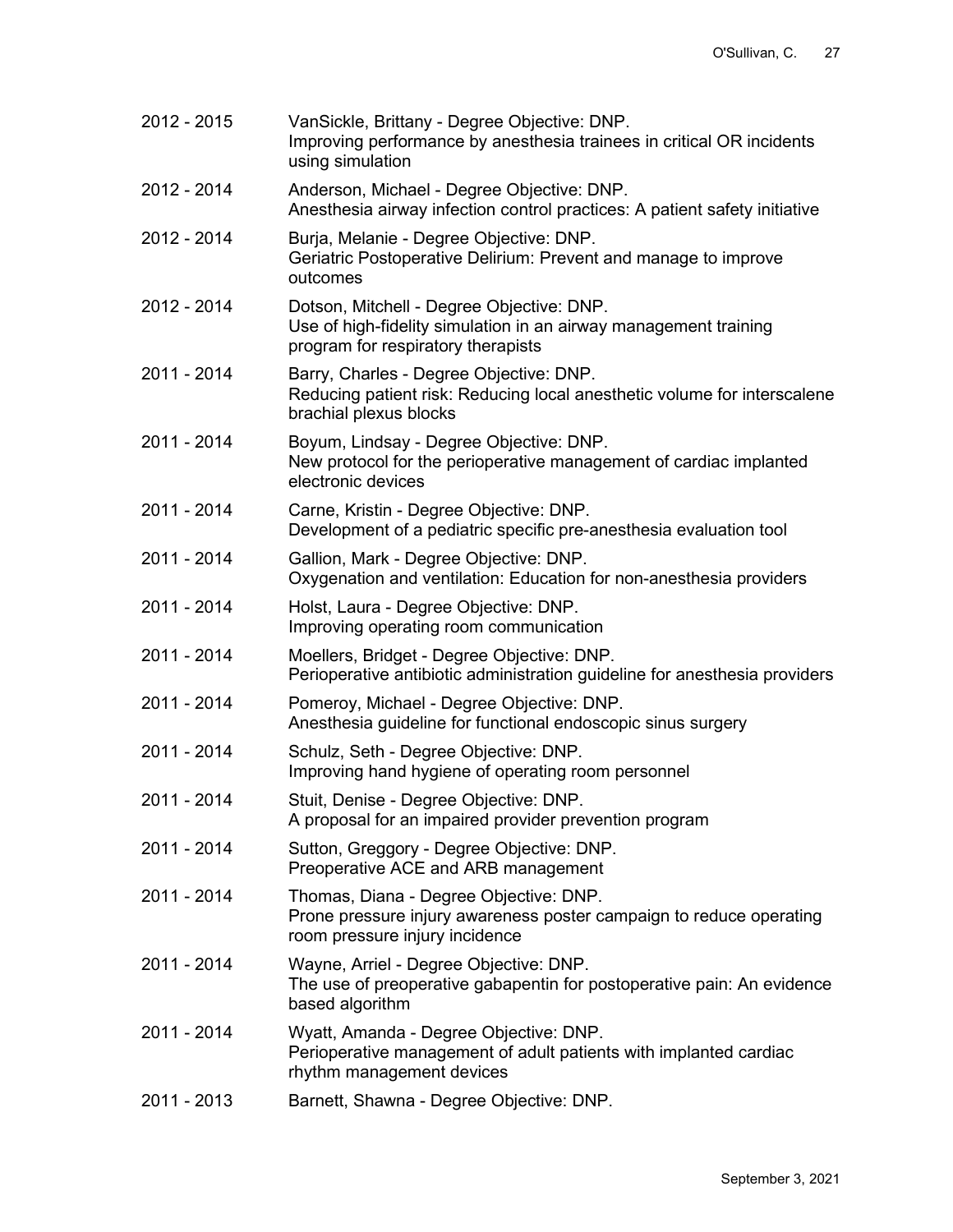|             | Anesthesia Quality Improvement in the Rural Hospital Setting                                                                                            |
|-------------|---------------------------------------------------------------------------------------------------------------------------------------------------------|
| 2011 - 2013 | Gonzalez, Melissa - Degree Objective: DNP.<br>Perioperative Use of Angiotensin Converting Enzyme Inhibitors and<br><b>Angiotensin Receptor Blockers</b> |
| 2011 - 2013 | Lourens, Gayle - Degree Objective: DNP.<br>Providing Rural Access to Interprofessional Simulation Education                                             |
| 2010 - 2013 | Abolanle, Ojelade - Degree Objective: DNP.<br>Ultrasound-Guided Regional Anesthesia: Benefits for Practice                                              |
| 2010 - 2013 | Broom, Natasha - Degree Objective: DNP.<br>Parturient Satisfaction with Neuraxial Analgesia in Rural Hospitals                                          |
| 2010 - 2013 | Herzig, Michael - Degree Objective: DNP.<br>Creating on Online Resource for Practice Information for Anesthesia<br>Providers                            |
| 2010 - 2013 | Kakela, Megan - Degree Objective: DNP.<br>Identifying Risk Factors and Incidence of OR Generated Hospital<br><b>Acquired Pressure Ulcers</b>            |
| 2010 - 2013 | Khalil, Malori - Degree Objective: DNP.<br>The Routine Use of Cuff Manometers to Measure Intracuff Pressures                                            |
| 2010 - 2013 | LaLonde, Lance - Degree Objective: DNP.<br>Blood Glucose Management of the Perioperative Diabetic Patient                                               |
| 2010 - 2013 | Miller, Ramona - Degree Objective: DNP.<br>Development of a Scale to Determine Risk for Developing a<br>Hospital-Acquired Pressure Ulcer During Surgery |
| 2010 - 2013 | Sauri, Anne - Degree Objective: DNP.<br>Implementation of a Simulation Based Education Program in Pediatric<br><b>MRI</b>                               |
| 2010 - 2013 | Smith, Hayley - Degree Objective: DNP.<br>An Advocacy and Assistance Program: A non-disciplinary Approach to<br>Impaired Providers in Iowa              |
| 2010 - 2013 | Wellcome, Melissa - Degree Objective: DNP.<br>Electronic Anesthesia Patient Education                                                                   |
| 2010 - 2013 | Willhite, Collin - Degree Objective: DNP.<br>Reducing catheter related blood stream infections at UIHC                                                  |
| 2010 - 2013 | Zeithamel, Bradley - Degree Objective: DNP.<br>Evidence Based Standardized Preoperative Evaluation Template                                             |
| 2009 - 2013 | Sims, Samuel - Degree Objective: DNP.<br>The Independent Contractor Guide for Certified Registered Nurse<br>Anesthetists                                |
| 2010 - 2012 | Grover, Barbara - Degree Objective: DNP.<br>An Online Journal Club to Promote Evidence Based Practice by Nurses                                         |
| 2010 - 2012 | Rush, Joanne - Degree Objective: DNP.<br>Barriers to the Use of Evidence in Practice by Community Hospital<br><b>Nurses</b>                             |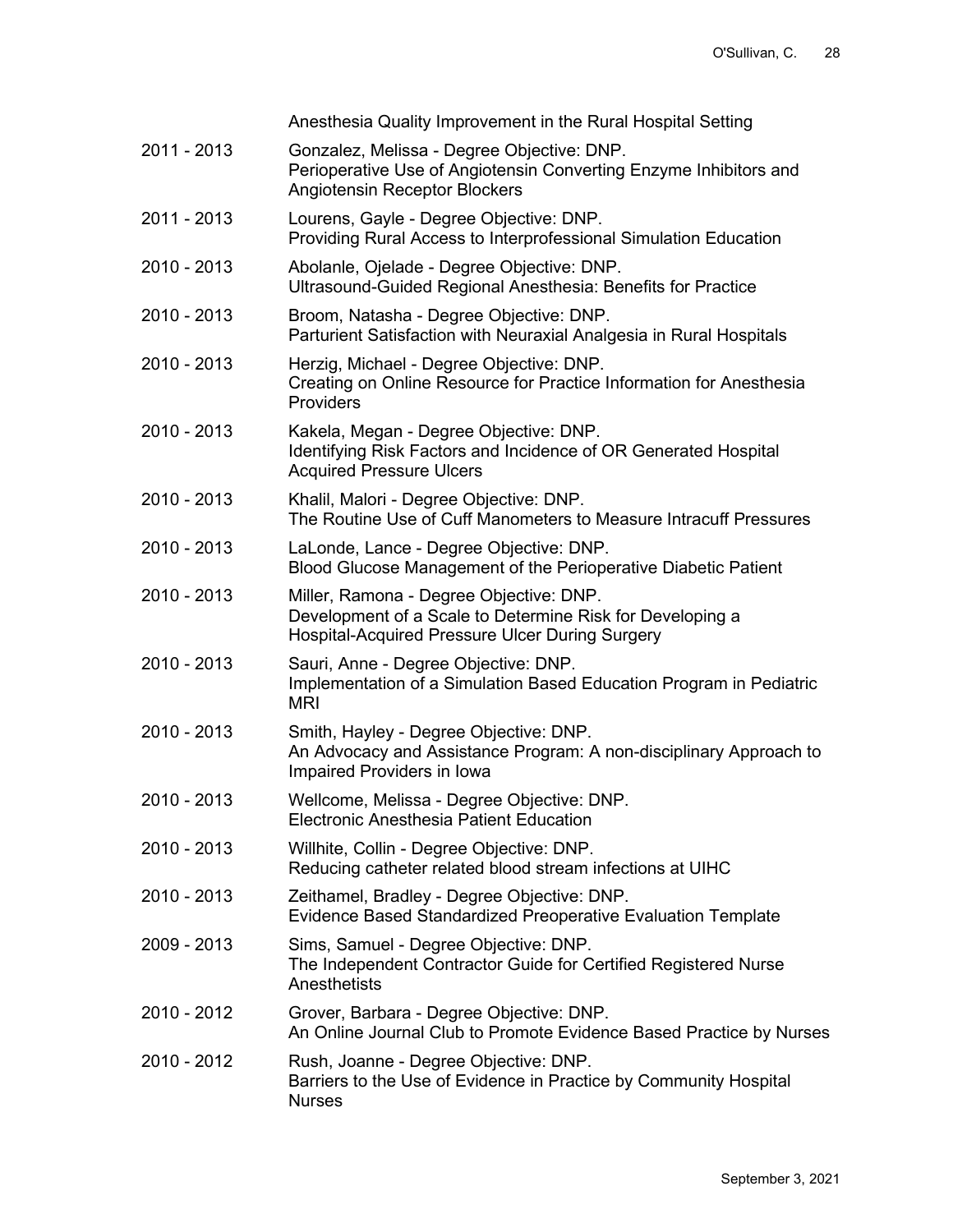| 2011        | Juve, John - Degree Objective: DNP.<br>Ambulatory Surgery Center Anesthesia Documentation Changes for<br>Safety and Efficiency                                    |
|-------------|-------------------------------------------------------------------------------------------------------------------------------------------------------------------|
| 2009 - 2011 | Bair, Heather - Degree Objective: DNP.<br>An anesthesia safety project for an ambulatory surgery center                                                           |
| 2009 - 2011 | Fischer, Emily - Degree Objective: DNP.<br>Evidence Based Recommendations for Anesthesia for former transplant<br>recipients returning for non-transplant surgery |

# *MSN Project Committee*

| Armstrong, Benjamin - Degree Objective: MSN.<br>Ionizing Radiation Exposure with Interventional Pain Management<br>Procedures                             |
|-----------------------------------------------------------------------------------------------------------------------------------------------------------|
| Dotson, Mitchell - Degree Objective: MSN.<br>Awake Videolaryngoscope Intubation in a Difficult Airway: A case report                                      |
| Grund, Jillian - Degree Objective: MSN.<br>Effect of Anesthesia Drug Shortages on Practitioner Perception of<br><b>Patient Outcomes</b>                   |
| Barrett, Eric - Degree Objective: MSN.<br>Management of a Traumatic Tracheal Tear: A case report                                                          |
| Khoo, Kristin - Degree Objective: MSN.<br>A Review of the Principles of Ventricular Assist Devices for Certified<br><b>Registered Nurse Anesthetists</b>  |
| Haak, John - Degree Objective: MSN.<br>Femoral bock vs. femoral block plus intra-articular regional anesthesia<br>for bilateral total knee arthroplasties |
| Boyle-Yoder, Sara - Degree Objective: MSN.<br>Anesthesia during a Sickle Cell Anemia Crisis                                                               |
| Tretsven, Jennifer - Degree Objective: MSN.<br>Pulling the plug on Stent Thrombosis                                                                       |
| Snarr, Jared - Degree Objective: MSN.<br>Risks, benefits, and complications of epidural steroid injections                                                |
| Gopp, Aaron - Degree Objective: MSN.<br>Anesthesia management of a patient with a mediastinal foregut<br>duplication cyst: a case report                  |
| Waldorf, Steve - Degree Objective: MSN.<br>Neuroleptic Malignant Syndrome                                                                                 |
| Gingerich, Sue Ann - Degree Objective: MSN.<br>Post-operative pain management in the PACU                                                                 |
| Phan, Thuy - Degree Objective: MSN.<br>Techniques of airway management for the pre-hospital care provider in<br>the rural health setting                  |
| Bodell, Bradley - Degree Objective: MSN.                                                                                                                  |
|                                                                                                                                                           |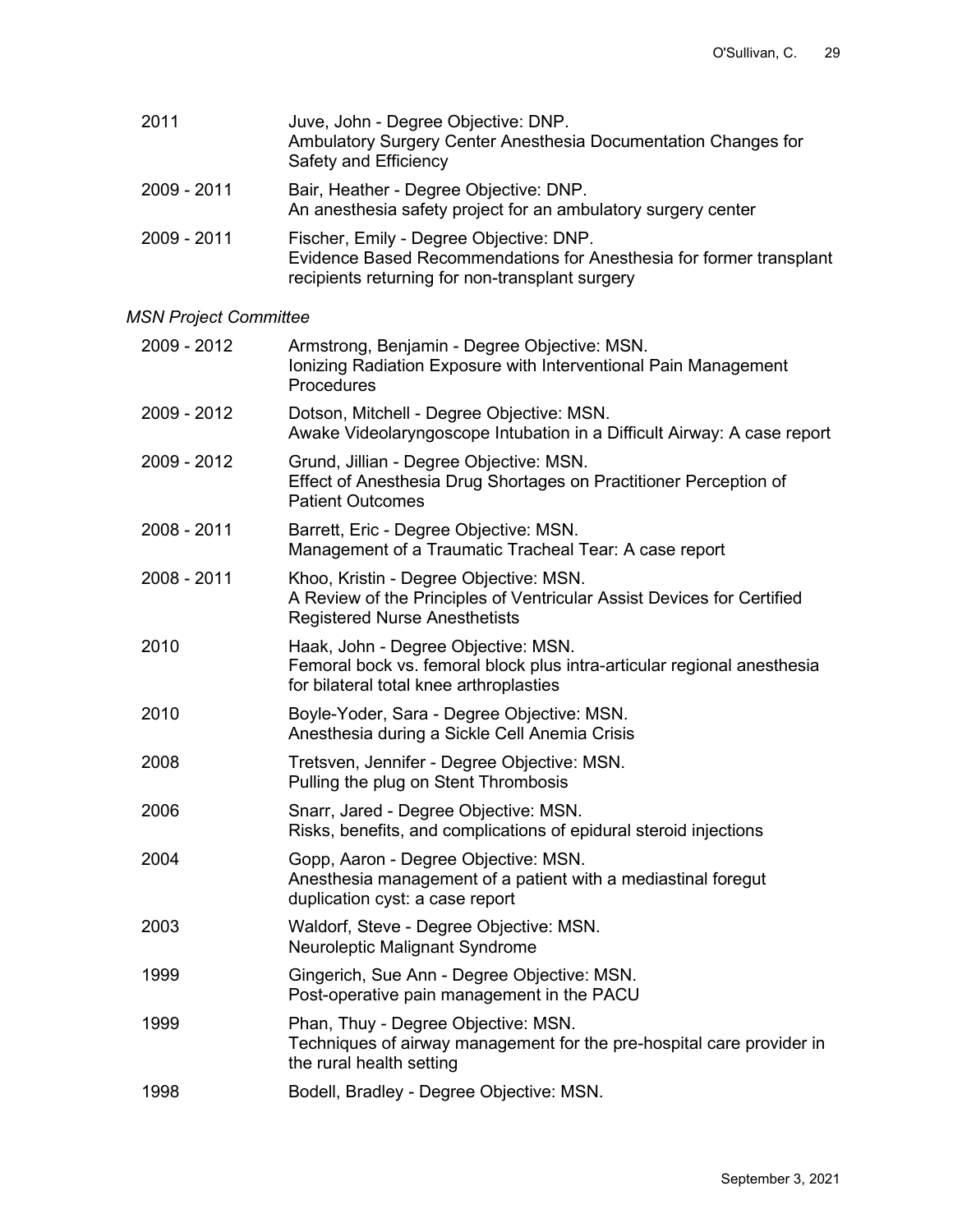A review of low flow and closed-circuit anesthesia techniques

# **PROFESSIONAL DEVELOPMENT**

## *Conference Attendance*

| September 2021                  | Nurse Anesthesia Annual Congress - Virtual, American Association of<br>Nurse Anesthetists, Austin, Texas United States                                                 |
|---------------------------------|------------------------------------------------------------------------------------------------------------------------------------------------------------------------|
| August 2019                     | Nurse Anesthesia Annual Congress, American Association of Nurse<br>Anesthetists, Chicago, Illinois United States                                                       |
| February 2019                   | Assembly of Clinical and Didactic Educators, American Association of<br>Nurse Anesthetists, Houston, Texas United States                                               |
| September 2018                  | Nurse Anesthesia Annual Congress, American Association of Nurse<br>Anesthetists, Boston, Massachusetts United States                                                   |
| February 2018                   | Assembly of School Faculty, American Association of Nurse<br>Anesthetists, Scottsdale, Arizona United States                                                           |
| November 2017                   | Fall Leadership Assembly, American Association of Nurse Anesthetists,<br>Chicago, Illinois United States                                                               |
| September 2017                  | Nurse Anesthesia Annual Congress, American Association of Nurse<br>Anesthetists, Seattle, Washington United States                                                     |
| February 2017                   | American Association of Nurse Anesthetists Assembly of School<br>Faculty, American Association of Nurse Anesthetists, Fort Lauderdale,<br><b>Florida United States</b> |
| September 2016                  | Iowa Association of Nurse Anesthetists Fall Meeting, Iowa Association<br>of Nurse Anesthetists, Des Moines, Iowa United States                                         |
| September 2016                  | Nurse Anesthesia Annual Congress, American Association of Nurse<br>Anesthetists, Washington, District of Columbia United States                                        |
| April 2016 - May<br>2016        | Iowa Association of Nurse Anesthetists Spring Meeting, Iowa<br>Association of Nurse Anesthetists, Des Moines, Iowa United States                                       |
| February 2016                   | American Association of Nurse Anesthetists Assembly of School<br>Faculty, American Association of Nurse Anesthetists, San Antonio,<br><b>Texas United States</b>       |
| August 2015 -<br>September 2015 | American Association of Nurse Anesthetists Annual Congress, American<br>Association of Nurse Anesthetists, Salt Lake City, Utah United States                          |
| May 2015                        | Iowa Association of Nurse Anesthetists Spring Meeting, Iowa<br>Association of Nurse Anesthetists, Des Moines, Iowa United States                                       |
| February 2015                   | American Association of Nurse Anesthetists Assembly of School<br>Faculty, American Association of Nurse Anesthetists, New Orleans,<br><b>Louisiana United States</b>   |
| September 2014                  | American Association of Nurse Anesthetists Annual Congress, American<br>Association of Nurse Anesthetists, Las Vegas, Nevada United States                             |
| April 2014                      | Iowa Association of Nurse Anesthetists Spring Meeting, Iowa<br>Association of Nurse Anesthetists, Des Moines, Iowa United States                                       |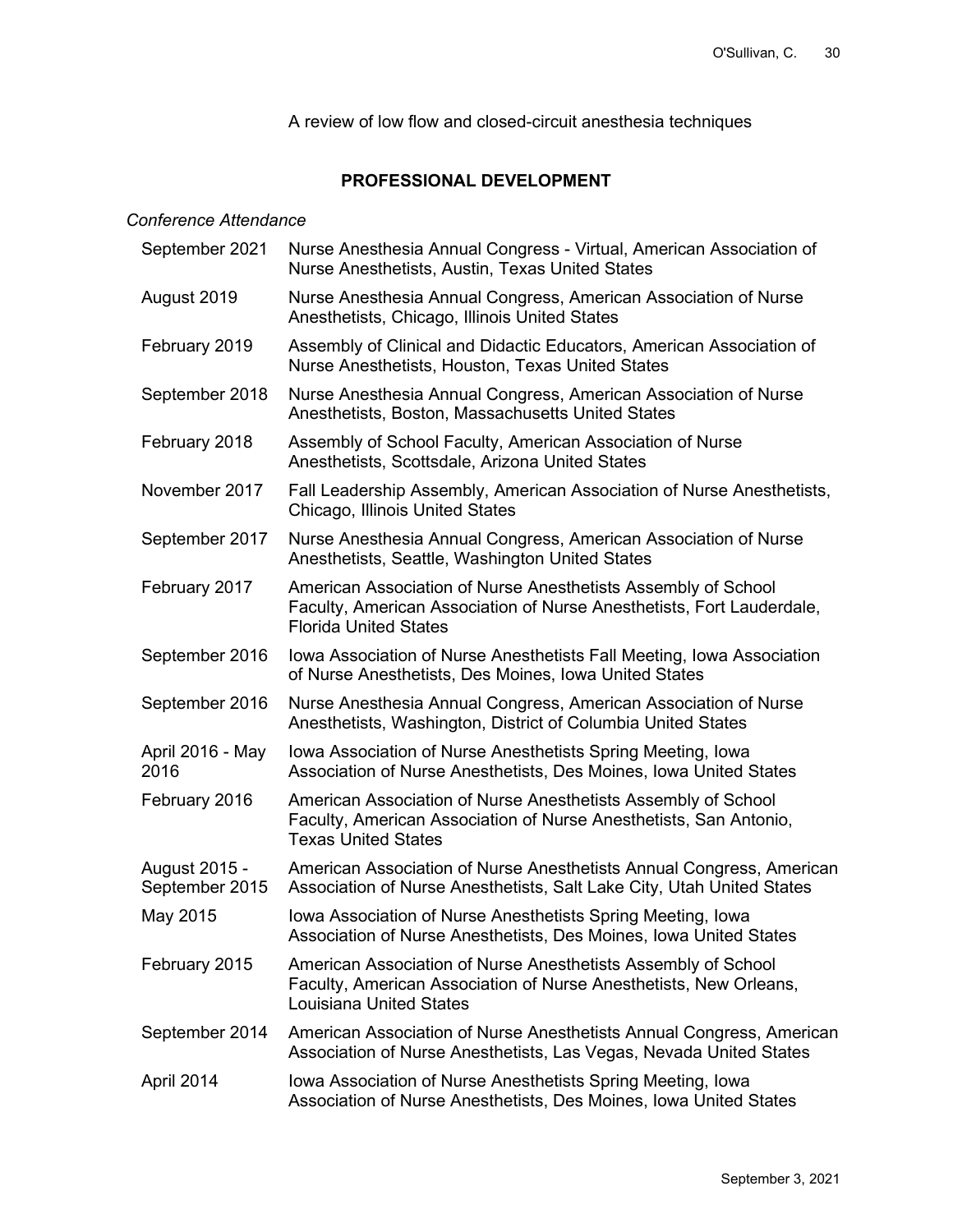- February 2014 American Association of Nurse Anesthetists Assembly of School Faculty, American Association of Nurse Anesthetists, San Diego, California United States
- August 2013 American Association of Nurse Anesthetists Annual Meeting, American Association of Nurse Anesthetists, Las Vegas, Nevada United States
- May 2013 Iowa Association of Nurse Anesthetists Spring Meeting, Iowa Association of Nurse Anesthetists, Des Moines, Iowa United States
- February 2013 American Association of Nurse Anesthetists Assembly of School Faculty, American Association of Nurse Anesthetists, San Diego, California United States
- August 2012 American Association of Nurse Anesthetists Annual Meeting, American Association of Nurse Anesthetists, San Francisco, California
- April 2012 Midwest Nursing Research Society, MNRS, Dearborn, Michigan
- April 2012 American Association of Nurse Anesthetists Midyear Assembly, American Association of Nurse Anesthetists, Washington, District of Columbia
- 2011 78th Annual Meeting of the American Association of Nurse Anesthetists 2011 American Association of Nurse Anesthetists Assembly of School Faculty
- 
- 2010 77th Annual Meeting of the American Association of Nurse Anesthetists
- 2010 American Association of Nurse Anesthetists Assembly of School Faculty
- 2009 76th Annual Meeting of the American Association of Nurse Anesthetists 2009 American Association of Nurse Anesthetists Assembly of School Faculty
- 2008 75th Annual Meeting of the American Association of Nurse Anesthetists
- 2007 American Association of Nurse Anesthetists Assembly of School Faculty
- 2006 American Association of Nurse Anesthetists Assembly of School Faculty
- 2005 72nd Annual Meetin gof the American Association of Nurse Anesthetists 2005 American Association of Nurse Anesthetists Assembly of School Faculty
- 2004 American Association of Nurse Anesthetists Assembly of School Faculty
- 2003 70th Annual Meeting of the American Association of Nurse Anesthetists
- 2003 American Association of Nurse Anesthetists Assembly of School Faculty
- 2002 American Association of Nurse Anesthetists Assembly of School Faculty
- 2001 4th International Congress International Federation of Nurse **Anesthetists**
- 2000 66th Annual Meeting of the American Association of Nurse Anesthetists
- 2000 American Association of Nurse Anesthetists Assembly of School Faculty
- 1999 Educators Institute, American Association of Nurse Anesthetists Assembly of School Faculty
- 1997 Changing Practice of Anesthesia, University of California, San Francisco, California